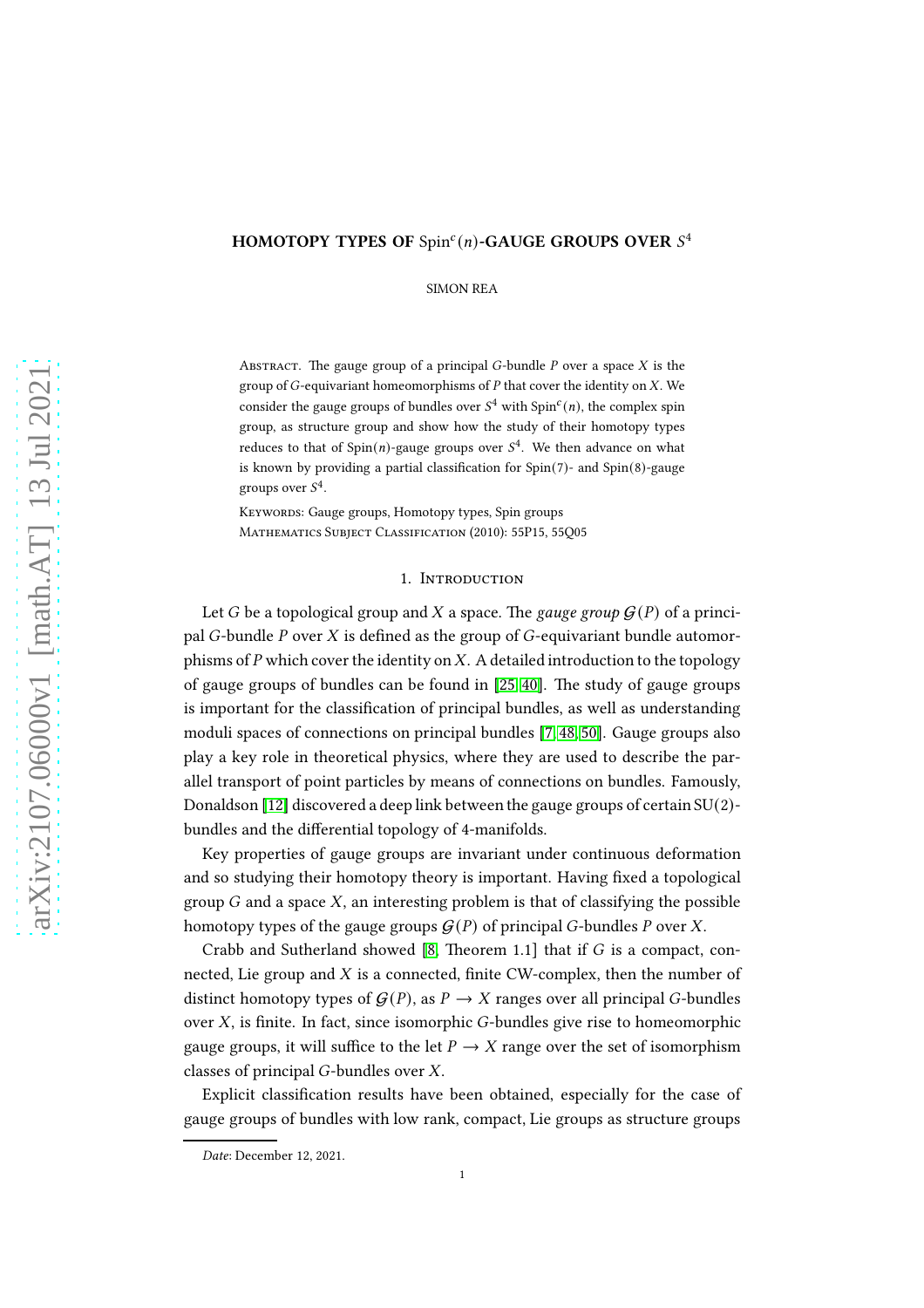and  $X = S<sup>4</sup>$  as base space. In particular, the first such result was obtained by Kono [\[30\]](#page-16-3) in 1991. Using the fact that isomorphism classes of principal  $SU(2)$ bundles over  $S^4$  are classified by  $k \in \mathbb{Z} \cong \pi_3(SU(2))$  and denoting by  $\mathcal{G}_k$  the gauge group of the principal SU(2)-bundle  $P_k \to S^4$  corresponding to the integer k, Kono showed that there is a homotopy equivalence  $\mathcal{G}_k \simeq \mathcal{G}_l$  if, and only if,  $(12, k) = (12, l)$ , where  $(m, n)$  denotes the greatest common divisor of m and n. Since 12 has six divisors, it follows that there are precisely six homotopy types of SU(2)-gauge groups over  $S^4$ .

Results formally similar to that of Kono have been obtained for principal bundles over  $S<sup>4</sup>$  with different structure groups, among others, by: Hamanaka and Kono [\[17\]](#page-15-4) for SU(3)-gauge groups; Theriault [\[51,](#page-16-4) [52\]](#page-17-0) for SU(*n*)-gauge groups, as well as [\[46\]](#page-16-5) Sp(2)-gauge groups; Cutler [\[9,](#page-15-5) [10\]](#page-15-6) for Sp(3)-gauge groups and U(n)gauge groups; Kishimoto, Theriault and Tsutaya for  $G_2$ -gauge groups; Kamiyama, Kishimoto, Kono and Tsukuda for SO(3)-gauge groups; Hasui, Kishimoto, Kono and Sato [\[21\]](#page-15-7) for PU(3)- and PSp(2)-gauge groups; and Hasui, Kishimoto, So and Theriault [\[22\]](#page-15-8) for bundles with exceptional Lie groups as structure groups. There are also several classification results for gauge groups of principal bundles with base spaces other than  $S^4$  [\[6,](#page-15-9) [16,](#page-15-10) [18,](#page-15-11) [21,](#page-15-7) [23,](#page-15-12) [24,](#page-15-13) [31–](#page-16-6)[34,](#page-16-7) [37–](#page-16-8)39, [41,](#page-16-9) [43,](#page-16-10) [44,](#page-16-11) [49,](#page-16-12) [53,](#page-17-1) [55\]](#page-17-2).

The complex spin group  $Spin<sup>c</sup>(n)$  was first introduced in 1964 in a paper of Atiyah, Bott and Shapiro [\[3\]](#page-15-14). There has been an increasing interest in the Spin $\epsilon(n)$ groups ever since the publication of the Seiberg-Wien equations for 4-manifolds [\[56\]](#page-17-3), whose formulation requires the existence of  $Spin<sup>c</sup>(n)$ -structures, and more recently for the role they play in string theory [\[5,](#page-15-15) [13,](#page-15-16) [42\]](#page-16-13).

In this paper we examine  $Spin^c(n)$ -gauge groups over  $S^4$ . We begin by recalling some basic properties of the complex spin group  $Spin<sup>c</sup>(n)$  and showing that, provided  $n \geq 3$ , it can be expressed as a product of a circle and the real spin group Spin(*n*). For  $n \ge 6$ , we show that this decomposition is reflected in the corresponding gauge groups.

<span id="page-1-1"></span>**Theorem 1.1.** For  $n \ge 6$  and any  $k \in \mathbb{Z}$ , we have

$$
\mathcal{G}_k(\text{Spin}^c(n)) \simeq S^1 \times \mathcal{G}_k(\text{Spin}(n)).
$$

The homotopy theory of Spin<sup>c</sup>(n)-gauge groups over  $S^4$  therefore reduced to that of the corresponding  $Spin(n)$ -gauge groups. We advance on what is known on  $Spin(n)$ -gauge groups by providing a partial classification for  $Spin(7)$ - and Spin(8)-gauge groups over  $S^4$ .

<span id="page-1-0"></span>**Theorem 1.2.** (a) If (168, k) = (168, l), there is a homotopy equivalence

$$
\mathcal{G}_k(\text{Spin}(7)) \simeq \mathcal{G}_l(\text{Spin}(7))
$$

after localising rationally or at any prime;

(b) If  $G_k$ (Spin(7))  $\simeq G_l$ (Spin(7)) then (84, k) = (84, l).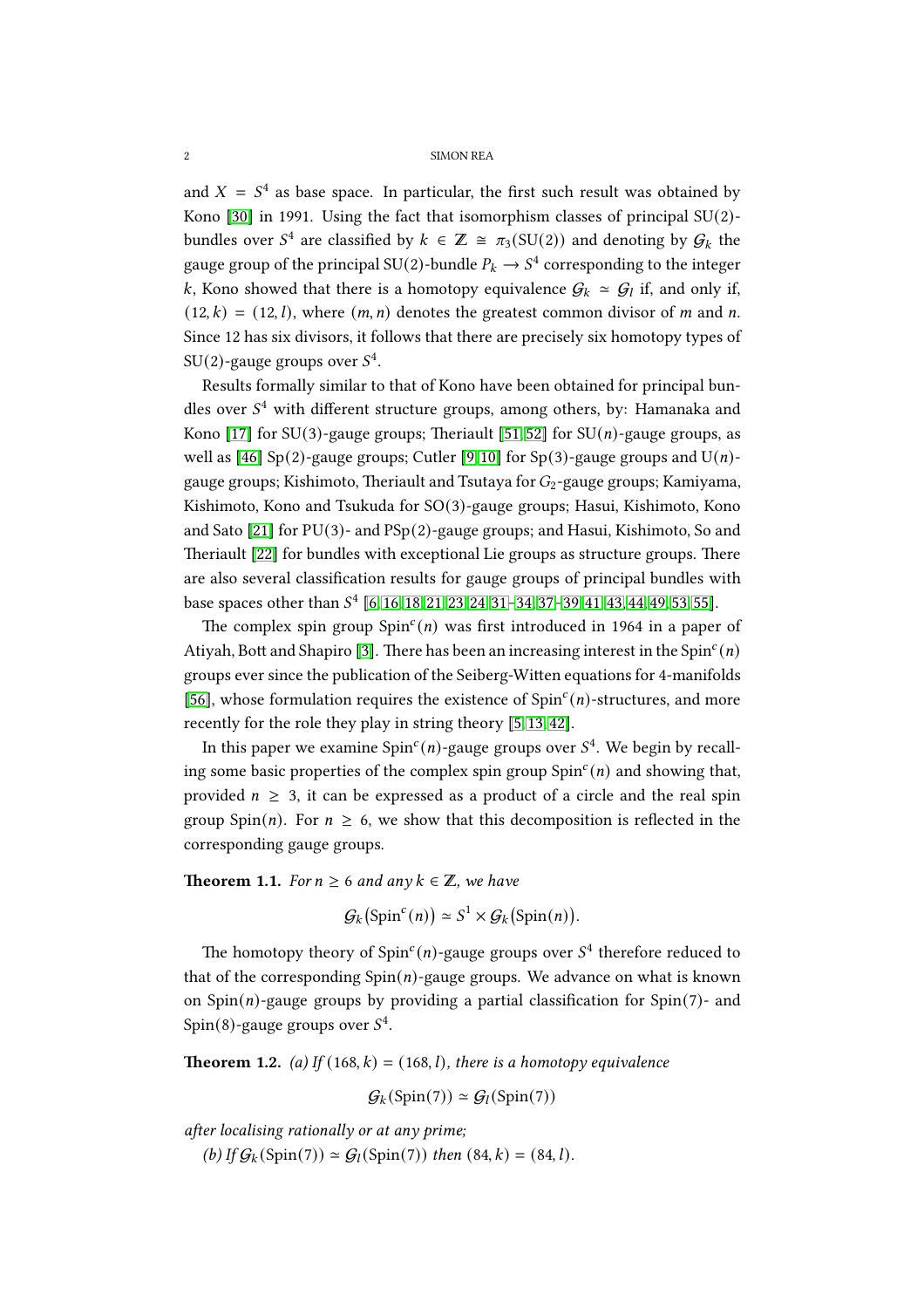<span id="page-2-0"></span>We note that the discrepancy by a factor of 2 between parts (a) and (b) is due to the same discrepancy for  $G_2$ -gauge groups.

**Theorem 1.3.** (a) If (168, k) = (168, l), there is a homotopy equivalence

$$
\mathcal{G}_k(\text{Spin}(8)) \simeq \mathcal{G}_l(\text{Spin}(8))
$$

after localising rationally or at any prime;

(b) If  $G_k(\text{Spin}(8)) \simeq G_l(\text{Spin}(8))$  then (28, k) = (28, l). Furthermore, if k and l are multiples of 3, then  $(3, k) = (3, l)$ .

For the Spin(8) case, in addition to the same 2-primary indeterminacy appearing in the Spin(7) case, there are also known [\[28,](#page-16-14) [47\]](#page-16-15) difficulties at the prime 3 due to the non-vanishing of  $\pi_{10}({\rm Spin}(8))_{(3)}$ .

# 2.  $Spin<sup>c</sup>(n)$  GROUPS

For  $n \geq 1$ , the complex spin group Spin<sup>c</sup>(*n*) is defined as the quotient

$$
\frac{\text{Spin}(n) \times \text{U}(1)}{\mathbb{Z}/2\mathbb{Z}}
$$

where  $\mathbb{Z}/2\mathbb{Z} \cong \{(1, 1), (-1, -1)\} \subseteq Spin(n) \times U(1)$  denotes the central subgroup of order 2. The group Spin $^c(n)$  is special case of the more general notion of Spin $^k(n)$ group introduced in [\[1\]](#page-15-17).

The first low rank  $Spin<sup>c</sup>(n)$  groups can be identified as follows:

- Spin<sup>c</sup>(1)  $\cong$  U(1)  $\cong$  S<sup>1</sup>;
- Spin<sup>c</sup>(2)  $\cong$  U(1)  $\times$  U(1)  $\cong$  S<sup>1</sup>  $\times$  S<sup>1</sup>;
- Spin<sup>c</sup>(3)  $\cong$  U(2)  $\cong$  S<sup>1</sup>  $\times$  S<sup>3</sup>;
- Spin<sup>c</sup>(4)  $\cong$  {(A, B)  $\in$  U(2)  $\times$  U(2) | det A = det B}.

The group  $Spin<sup>c</sup>(n)$  fits into a commutative diagram

$$
\{ \pm 1 \} \xleftarrow{\text{pr}_1} \{ (1, 1), (-1, -1) \} \xrightarrow{\text{pr}_2} \{ \pm 1 \}
$$
\n
$$
\downarrow \qquad \qquad \downarrow \qquad \qquad \downarrow
$$
\n
$$
\text{Spin}(n) \xleftarrow{\text{pr}_1} \text{Spin}(n) \times S^1 \xrightarrow{\text{pr}_2} S^1
$$
\n
$$
\downarrow \lambda \qquad \qquad \downarrow q \qquad \qquad \downarrow 2
$$
\n
$$
\text{SO}(n) \leftarrow \qquad \text{Spin}^c(n) \xrightarrow{\text{Spin}^c(n)} S^1,
$$

where q is the quotient map,  $\lambda$ : Spin(n)  $\rightarrow$  SO(n) denotes the double covering map of the group  $SO(n)$  by  $Spin(n)$  and  $2: S^1 \rightarrow S^1$  denotes the degree 2 map. Furthermore, we observe that the map

$$
\lambda \times 2 \colon \text{Spin}^c(n) \to \text{SO}(n) \times S^1
$$

is a double covering of  $SO(n) \times S^1$  by  $Spin<sup>c</sup>(n)$ .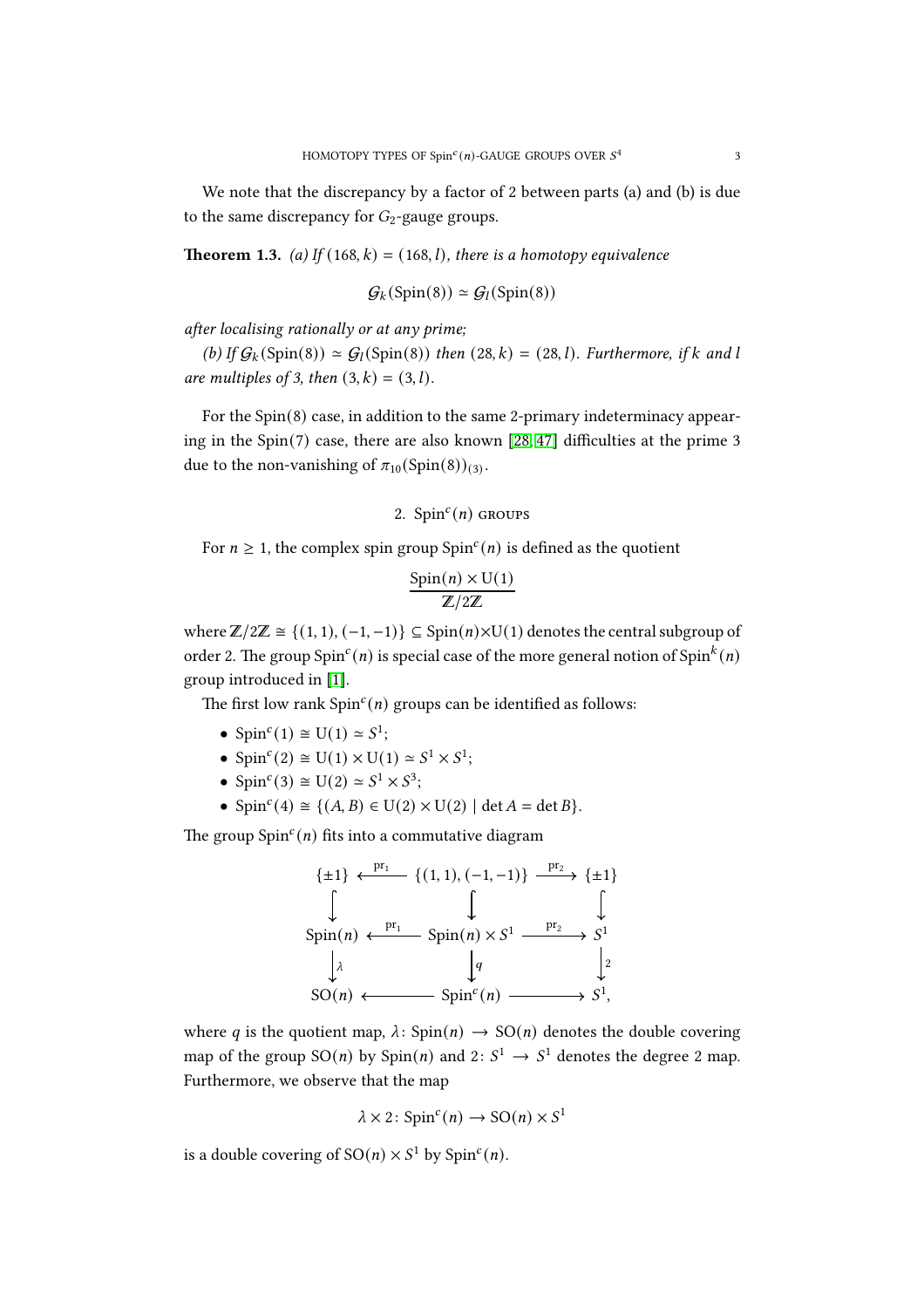## 3. Method of classification

A principal bundle isomorphism determines a homeomorphism of gauge groups induced by conjugation [\[40\]](#page-16-0). We therefore begin by considering isomorphism classes of principal Spin<sup>c</sup>(n)-bundles over  $S<sup>4</sup>$ . These are classified by the free homotopy classes of maps  $S^4 \to \text{BSpin}^c(n)$ . Since  $\text{Spin}^c(n)$  is connected,  $\text{BSpin}^c(n)$ is simply-connected and hence there are isomorphisms

$$
[S4, BSpinc(n)]free \cong \pi_3(Spinc(n)) \cong \pi_3(SO(n)) \cong \begin{cases} 0 & n = 1, 2 \\ \mathbb{Z}^2 & n = 4 \\ \mathbb{Z} & n = 3, n \ge 5. \end{cases}
$$

**Remark 3.1.** Note that for  $n = 3$  we have Spin<sup>c</sup>(3)  $\cong$  U(2), and the homotopy types of U(2)-gauge groups over  $S^4$  have been studied by Cutler in [\[10\]](#page-15-6).

For  $n \geq 5$ , let  $\mathcal{G}_k$  denote the gauge group of the Spin<sup>c</sup>(n)-bundle  $P_k \to S^4$ classified by  $k \in \mathbb{Z}$ . By [\[2,](#page-15-18) [15\]](#page-15-19), there is a homotopy equivalence

$$
\mathbf{B}\mathcal{G}_k \simeq \mathrm{Map}_k(S^4, \mathrm{BSpin}^c(n)),
$$

the latter space being the k-th component of  $\text{Map}(S^4, \text{BSpin}^c(n))$ , meaning the connected component containing the map classifying  $P_k \to S^4$ .

There is an evaluation fibration

$$
\mathrm{Map}_k^*(S^4, \mathrm{BSpin}^c(n)) \longrightarrow \mathrm{Map}_k(S^4, \mathrm{BSpin}^c(n)) \xrightarrow{\mathrm{ev}} \mathrm{BSpin}^c(n),
$$

where ev evaluates a map at the basepoint of  $S^4$  and the fibre is the  $k$ -th component of the pointed mapping space  $\text{Map}^*(S^4, \text{BSpin}^c(n))$ . This fibration extends to a homotopy fibration sequence

$$
\mathcal{G}_k \longrightarrow \text{Spin}^c(n) \longrightarrow \text{Map}_k^*(S^4, B\text{Spin}^c(n)) \longrightarrow B\mathcal{G}_k \longrightarrow B\text{Spin}^c(n).
$$

Furthermore, by [\[45\]](#page-16-16) there is, for each  $k \in \mathbb{Z}$ , a homotopy equivalence

$$
\mathrm{Map}^*_k(S^4, \mathrm{BSpin}^c(n)) \simeq \mathrm{Map}^*_0(S^4, \mathrm{BSpin}^c(n)).
$$

The space on the right-hand side is homotopy equivalent to  $\mathrm{Map}^*_0(S^3, \mathrm{Spin}^c(n))$  by the exponential law, and is more commonly denoted as  $\Omega_0^3$ Spin<sup>c</sup> $(n)$ . We therefore have the following homotopy fibration sequence

$$
\mathcal{G}_k \longrightarrow \text{Spin}^c(n) \xrightarrow{\partial_k} \Omega_0^3 \text{Spin}^c(n) \longrightarrow \text{B}\mathcal{G}_k \longrightarrow \text{BSpin}^c(n),
$$

which exhibits the gauge group  $G_k$  as the homotopy fibre of the map  $\partial_k$ . This is a key observation, as it implies that the homotopy theory of the gauge groups  $G_k$ depends on the maps  $\partial_k$ .

<span id="page-3-0"></span>**Lemma 3.2** (Lang [\[26,](#page-16-17) Theorem 2.6]). The adjoint of  $\partial_k$ : Spin<sup>c</sup>(n)  $\rightarrow \Omega_0^3$ Spin<sup>c</sup>(n) is homotopic to the Samelson product  $\langle k\epsilon, 1 \rangle : S^3 \wedge \text{Spin}^c(n) \rightarrow \text{Spin}^c(n)$ , where  $\epsilon \in \pi_3(\text{Spin}^c(n))$  is a generator and 1 denotes the identity map on  $\text{Spin}^c(n)$ .  $\square$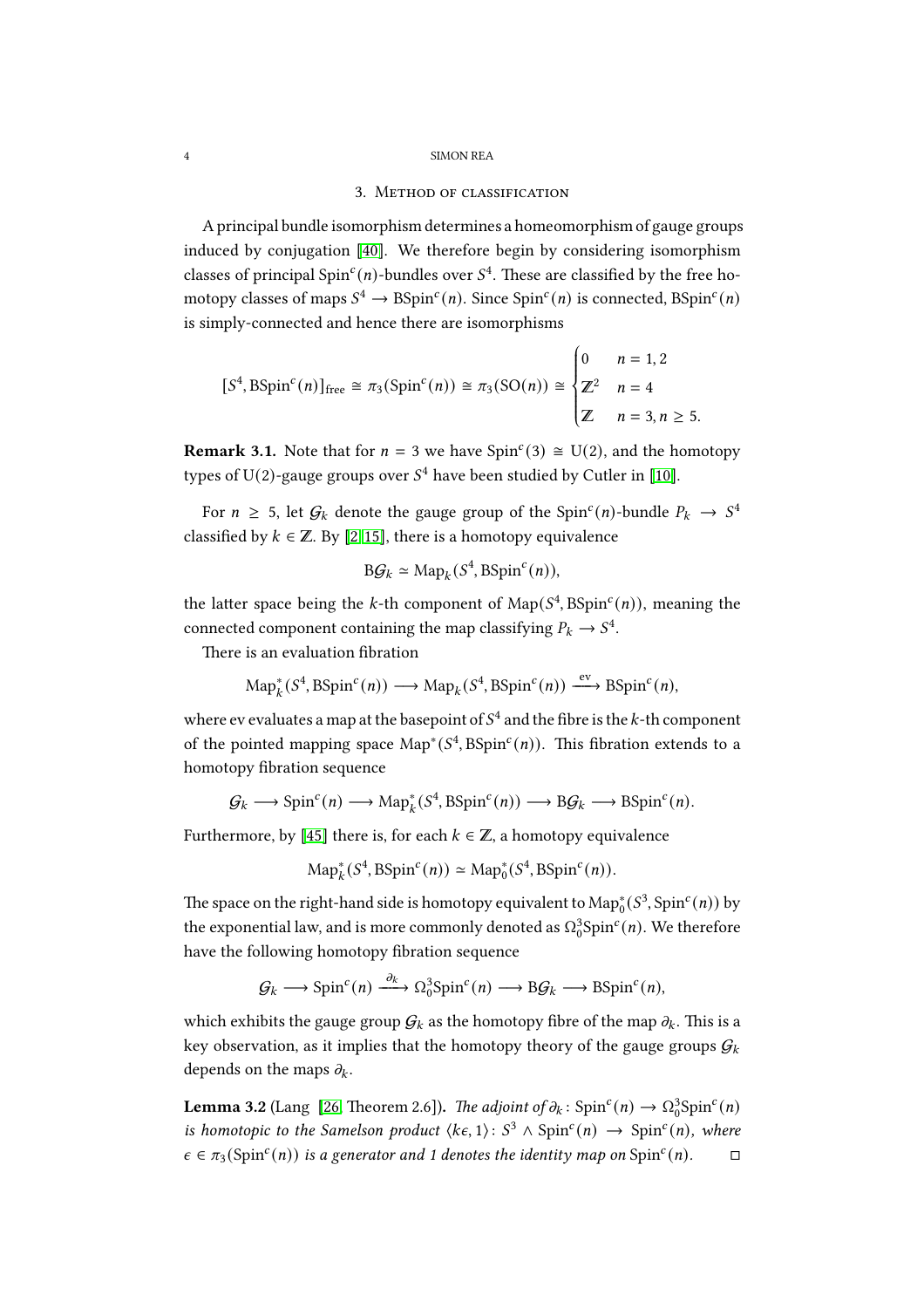<span id="page-4-0"></span>As the Samelson product is bilinear, we have  $\langle k\epsilon, 1 \rangle \simeq k \langle \epsilon, 1 \rangle$ , and hence, taking adjoints once more,  $\partial_k \simeq k \partial_1$ .

Lemma 3.3 (Theriault [\[46,](#page-16-5) Lemma 3.1]). Let  $X$  be a connected CW-complex and let Y be an H-space with a homotopy inverse. Suppose that  $f \in [X, Y]$  has finite order and let  $m \in \mathbb{N}$  be such that  $mf \simeq *$ . Then, for any integers  $k, l \in \mathbb{Z}$  such that  $(m, k) = (m, l)$ , the homotopy fibres of kf and lf are homotopy equivalent when localised rationally or at any prime.

Remark 3.4. The lemma of Theriault is the local analogue of a lemma used by Hamanaka and Kono in their study [\[17\]](#page-15-4) of SU(3)-gauge groups over  $S^4$ .

Part (a) of Theorems [1.2](#page-1-0) and [1.3](#page-2-0) will follow as applications of Lemma [3.3.](#page-4-0) For parts (b) we will need to determine suitable homotopy invariants of the gauge groups.

# 4.  $Spin<sup>c</sup>(n)$ -GAUGE GROUPS

<span id="page-4-1"></span>We begin with a decomposition of  $Spin<sup>c</sup>(n)$  as a product of spaces which will be reflected in an analogous decomposition of  $Spin<sup>c</sup>(n)$ -gauge groups.

**Lemma 4.1.** For  $n \geq 3$ , we have  $Spin^c(n) \simeq S^1 \times \widetilde{Spin}^c(n)$ , where  $\widetilde{Spin}^c(n)$  denotes the universal cover of  $Spin<sup>c</sup>(n)$ .

*Proof.* We have  $\pi_1(\text{Spin}^c(n)) \cong \mathbb{Z}$  for  $n \geq 3$  (see, e.g. [\[27\]](#page-16-18)). By the Hurewicz and the universal coefficient theorems, we have isomorphisms

$$
\mathbb{Z} \cong \pi_1(\text{Spin}^c(n)) \cong H_1(\text{Spin}^c(n); \mathbb{Z}) \cong H^1(\text{Spin}^c(n); \mathbb{Z}).
$$

Therefore, we have maps  $S^1 \to \text{Spin}^c(n)$  and  $\text{Spin}^c(n) \to K(\mathbb{Z}, 1) \simeq S^1$  representing generators of  $\pi_1(\mathrm{Spin}^c(n))$  and of  $H^1(\mathrm{Spin}^c(n);\mathbb{Z})$ , respectively, such that the composite induces an isomorphism in  $\pi_1$ . Therefore, the homotopy fibration

$$
\widetilde{\text{Spin}}^c(n) \longrightarrow \text{Spin}^c(n) \longrightarrow K(\mathbb{Z}, 1) \simeq S^1
$$

defining the universal cover of  $Spin<sup>c</sup>(n)$  admits a right homotopy splitting and hence, as  $Spin<sup>c</sup>(n)$  is a group, we have

$$
\operatorname{Spin}^c(n) \simeq S^1 \times \widetilde{\operatorname{Spin}}^c(n).
$$

Note that as  $\mathrm{Spin}^c(n)$  is a Lie group, we can equip  $\widetilde{\mathrm{Spin}}^c(n)$  with a group structure for which the covering map

$$
\varrho : \widetilde{\text{Spin}}^c(n) \to \text{Spin}^c(n)
$$

<span id="page-4-2"></span>is a group homomorphism.

**Lemma 4.2.** For  $n \geq 3$ , we have  $\widetilde{\text{Spin}}(n) \simeq \text{Spin}(n)$ .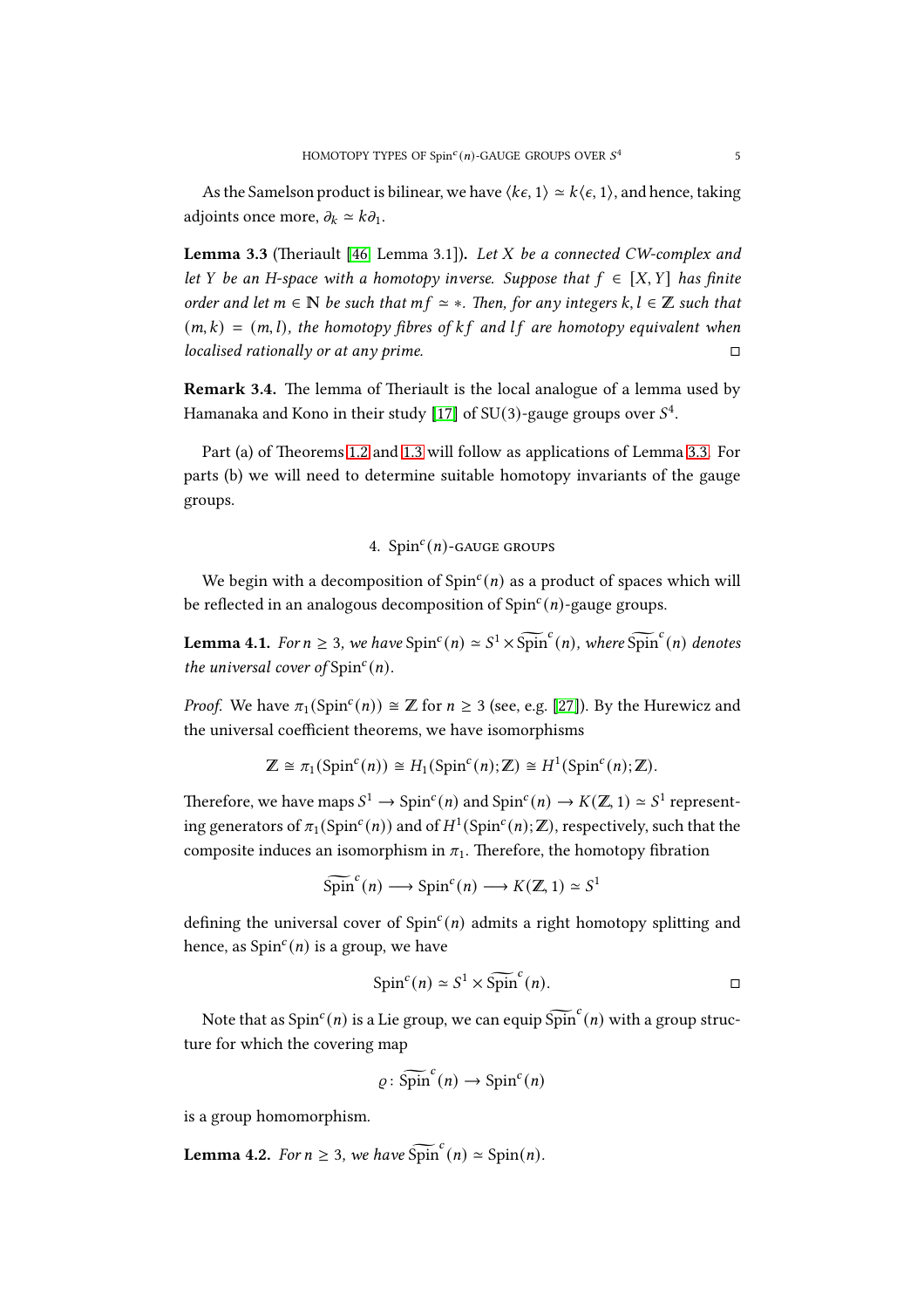*Proof.* Let  $f: Spin^c(n) \rightarrow K(\mathbb{Z}/2\mathbb{Z}, 1)$  be the map in the fibration sequence

<span id="page-5-0"></span>(1) 
$$
\mathbb{Z}/2\mathbb{Z} \longrightarrow S^1 \times \text{Spin}(n) \xrightarrow{q} \text{Spin}^c(n) \xrightarrow{f} K(\mathbb{Z}/2\mathbb{Z}, 1)
$$

arising from the double covering of  $Spin<sup>c</sup>(n)$  and let  $g: Spin<sup>c</sup>(n) \rightarrow K(\mathbb{Z}, 1)$  be the generator of  $H^1(\mathrm{Spin}^c(n);\mathbb{Z})$  realising the splitting of  $\mathrm{Spin}^c(n)$  in Lemma [4.1.](#page-4-1) We claim that there is a homotopy commutative diagram

$$
\text{Spin}^c(n) \xrightarrow{f} K(\mathbb{Z}/2\mathbb{Z}, 1)
$$
\n
$$
\downarrow^g \qquad \qquad \parallel
$$
\n
$$
K(\mathbb{Z}, 1) \xrightarrow{\rho} K(\mathbb{Z}/2\mathbb{Z}, 1)
$$

where  $\rho$  is the map induced by the mod 2 reduction  $\mathbb{Z} \to \mathbb{Z}/2\mathbb{Z}$ . Since the target space is an Eilenberg-MacLane space, it will be sufficient to check cohomology.

Indeed, on the one hand, since  $g$  represents the generator of  $H^1(\mathrm{Spin}^c(n);\mathbb{Z}),$ the composite  $\rho \circ g$  represents the unique class in  $H^1(\mathrm{Spin}^c(n); \mathbb{Z}/2\mathbb{Z}) \cong \mathbb{Z}/2\mathbb{Z}$ (cf. Harada and Kono [\[19\]](#page-15-20) for the mod 2 cohomology of  $Spin<sup>c</sup>(n)$ ).

On the other hand, applying  $\pi_1$  to the fibration sequence [\(1\)](#page-5-0) we obtain an exact sequence

$$
\pi_1(\mathbb{Z}/2\mathbb{Z}) \longrightarrow \pi_1(S^1 \times \operatorname{Spin}(n)) \xrightarrow{q_*} \pi_1(\operatorname{Spin}^c(n)) \xrightarrow{f_*} \pi_1(K(\mathbb{Z}/2\mathbb{Z}, 1)).
$$

Recalling from Section 2 that  $q_*$  induces multiplication by 2 on the fundamental groups, we therefore have

$$
0 \longrightarrow \mathbb{Z} \xrightarrow{q_*=2} \mathbb{Z} \xrightarrow{f_*} \mathbb{Z}/2\mathbb{Z} \longrightarrow 0
$$

since  $\pi_1(BS^1 \times BSpin(n)) \cong 0$ . Hence  $f_*$  is reduction mod 2 on  $\pi_1$ . Applying the Hurewicz theorem and changing coefficients to  $\mathbb{Z}/2\mathbb{Z}$  then gives a commutative diagram

$$
\pi_1(\text{Spin}^c(n)) \xrightarrow{\pi_1(f)} \pi_1(K(\mathbb{Z}/2\mathbb{Z}, 1))
$$
\n
$$
\cong \downarrow h_1 \qquad \cong \downarrow h_1
$$
\n
$$
H_1(\text{Spin}^c(n); \mathbb{Z}) \xrightarrow{H_1(f)} H_1(K(\mathbb{Z}/2\mathbb{Z}, 1); \mathbb{Z})
$$
\n
$$
\downarrow \qquad \cong \downarrow
$$
\n
$$
H_1(\text{Spin}^c(n); \mathbb{Z}/2\mathbb{Z}) \xrightarrow{f} H_1(K(\mathbb{Z}/2\mathbb{Z}, 1); \mathbb{Z}/2\mathbb{Z}).
$$

Since  $\pi_1(f)$  and the composite in the left column are both reduction mod 2, the diagram implies that  $H_1(f)$  is also reduction mod 2. Hence  $f_*$  is an isomorphism in mod 2 homology. Finally, by the universal coefficient theorem for cohomology with field coefficients, we see that

$$
f^*: H^1(K(\mathbb{Z}/2\mathbb{Z}, 1); \mathbb{Z}/2\mathbb{Z}) \longrightarrow H^1(\text{Spin}^c(n); \mathbb{Z}/2\mathbb{Z})
$$

is an isomorphism. Therefore  $f: Spin^c(n) \rightarrow K(\mathbb{Z}/2\mathbb{Z}, 1)$  also represents the unique class in  $H^1(\mathrm{Spin}^c(n);\mathbb{Z}/2\mathbb{Z})\cong \mathbb{Z}/2\mathbb{Z}$  and hence we have  $f \simeq \rho \circ g$ . Taking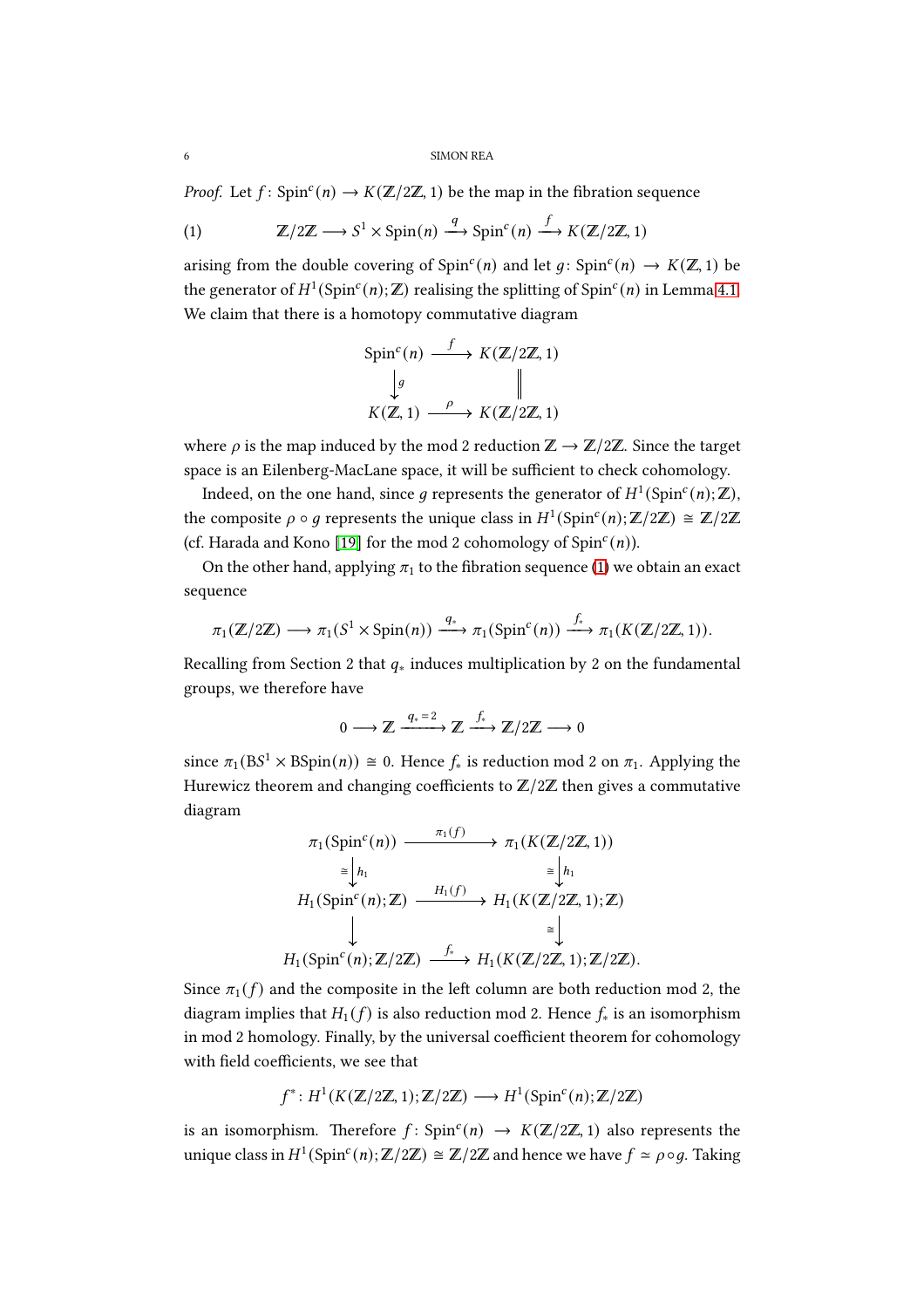fibres, we obtain a diagram of homotopy fibrations

$$
\begin{array}{ccc}\n\widetilde{\text{Spin}}^c(n) & \xrightarrow{\text{Spin}^c}(n) & \xrightarrow{\text{Spin}^c}(n) & \xrightarrow{\text{Spin}^c}(n) & \xrightarrow{\text{Spin}^c}(n) & \xrightarrow{\text{Spin}^c}(n) & \xrightarrow{\text{Spin}^c}(n) & \xrightarrow{\text{Spin}^c}(n) & \xrightarrow{\text{Spin}^c}(n) & \xrightarrow{\text{Spin}^c}(n) & \xrightarrow{\text{Spin}^c}(n) & \xrightarrow{\text{Spin}^c}(n) & \xrightarrow{\text{Spin}^c}(n) & \xrightarrow{\text{Spin}^c}(n) & \xrightarrow{\text{Spin}^c}(n) & \xrightarrow{\text{Spin}^c}(n) & \xrightarrow{\text{Spin}^c}(n) & \xrightarrow{\text{Spin}^c}(n) & \xrightarrow{\text{Spin}^c}(n) & \xrightarrow{\text{Spin}^c}(n) & \xrightarrow{\text{Spin}^c}(n) & \xrightarrow{\text{Spin}^c}(n) & \xrightarrow{\text{Spin}^c}(n) & \xrightarrow{\text{Spin}^c}(n) & \xrightarrow{\text{Spin}^c}(n) & \xrightarrow{\text{Spin}^c}(n) & \xrightarrow{\text{Spin}^c}(n) & \xrightarrow{\text{Spin}^c}(n) & \xrightarrow{\text{Spin}^c}(n) & \xrightarrow{\text{Spin}^c}(n) & \xrightarrow{\text{Spin}^c}(n) & \xrightarrow{\text{Spin}^c}(n) & \xrightarrow{\text{Spin}^c}(n) & \xrightarrow{\text{Spin}^c}(n) & \xrightarrow{\text{Spin}^c}(n) & \xrightarrow{\text{Spin}^c}(n) & \xrightarrow{\text{Spin}^c}(n) & \xrightarrow{\text{SO}^c}(n) & \xrightarrow{\text{SO}^c}(n) & \xrightarrow{\text{SO}^c}(n) & \xrightarrow{\text{SO}^c}(n) & \xrightarrow{\text{SO}^c}(n) & \xrightarrow{\text{SO}^c}(n) & \xrightarrow{\text{SO}^c}(n) & \xrightarrow{\text{SO}^c}(n) & \xrightarrow{\text{SO}^c}(n) & \xrightarrow{\text{SO}^c}(n) &
$$

which defines a map  $\psi \colon \widetilde{\text{Spin}}^c(n) \to S^1 \times \text{Spin}(n)$ . In particular, the fibration in the leftmost column induces an exact sequence

$$
\pi_m(\Omega S^1) \longrightarrow \pi_m(\widetilde{\text{Spin}}^c(n)) \xrightarrow{\psi_*} \pi_m(S^1 \times \text{Spin}(n)) \longrightarrow \pi_m(S^1)
$$

for each  $m > 1$ . Given that the projection  $\text{pr}_2$ :  $S^1 \times \text{Spin}(n) \rightarrow \text{Spin}(n)$  induces isomorphisms  $\pi_m(S^1 \times \text{Spin}(n)) \cong \pi_m(\text{Spin}(n))$  for  $m > 1$  and that the groups  $\widetilde{{\rm Spin}}^c(n)$  and  ${\rm Spin}(n)$  are both simply-connected, the composite  ${\rm pr}_2\circ \psi$  induces isomorphisms on all homotopy groups and is therefore a homotopy equivalence by Whitehead's theorem. Hence  $\widetilde{\text{Spin}}^c(n) \simeq \text{Spin}(n)$ .

We are now ready to show that the decomposition

$$
\mathcal{G}_k(\text{Spin}^c(n)) \simeq S^1 \times \mathcal{G}_k(\text{Spin}(n))
$$

for  $n \geq 6$  holds as stated in Theorem [1.1.](#page-1-1)

Proof of Theorem [1.1.](#page-1-1) Identifying the universal cover of  $Spin<sup>c</sup>(n)$  as  $Spin(n)$  as in Lemma [4.2,](#page-4-2) there is a covering fibration

$$
\operatorname{Spin}(n) \xrightarrow{\varrho} \operatorname{Spin}^c(n) \xrightarrow{g} S^1
$$

where  $\rho$  is a group homomorphism. Let  $s: S^1 \to \text{Spin}^c(n)$  be a right homotopy inverse of  $q$ , which exists by Lemma [4.1.](#page-4-1)

As  $\pi_4(\text{Spin}^c(n)) \cong 0$  for  $n \geq 6$ , there is a lift in the diagram

$$
G_k(\text{Spin}^c(n)) \xrightarrow{a \qquad s} \text{Spin}^c(n) \xrightarrow{\partial_k} \Omega_0^3 \text{Spin}^c(n).
$$

Define the map  $b$  to be the composite

$$
\mathcal{G}_k(\text{Spin}^c(n)) \longrightarrow \text{Spin}^c(n) \xrightarrow{g} S^1.
$$

Since  $s$  is a right homotopy inverse for  $g$ , the map  $a$  is a right homotopy inverse for *b*. Therefore we have  $G_k(\text{Spin}^c(n)) \simeq S^1 \times F_b$ , where  $F_b$  denotes the homotopy fibre of  $b$ .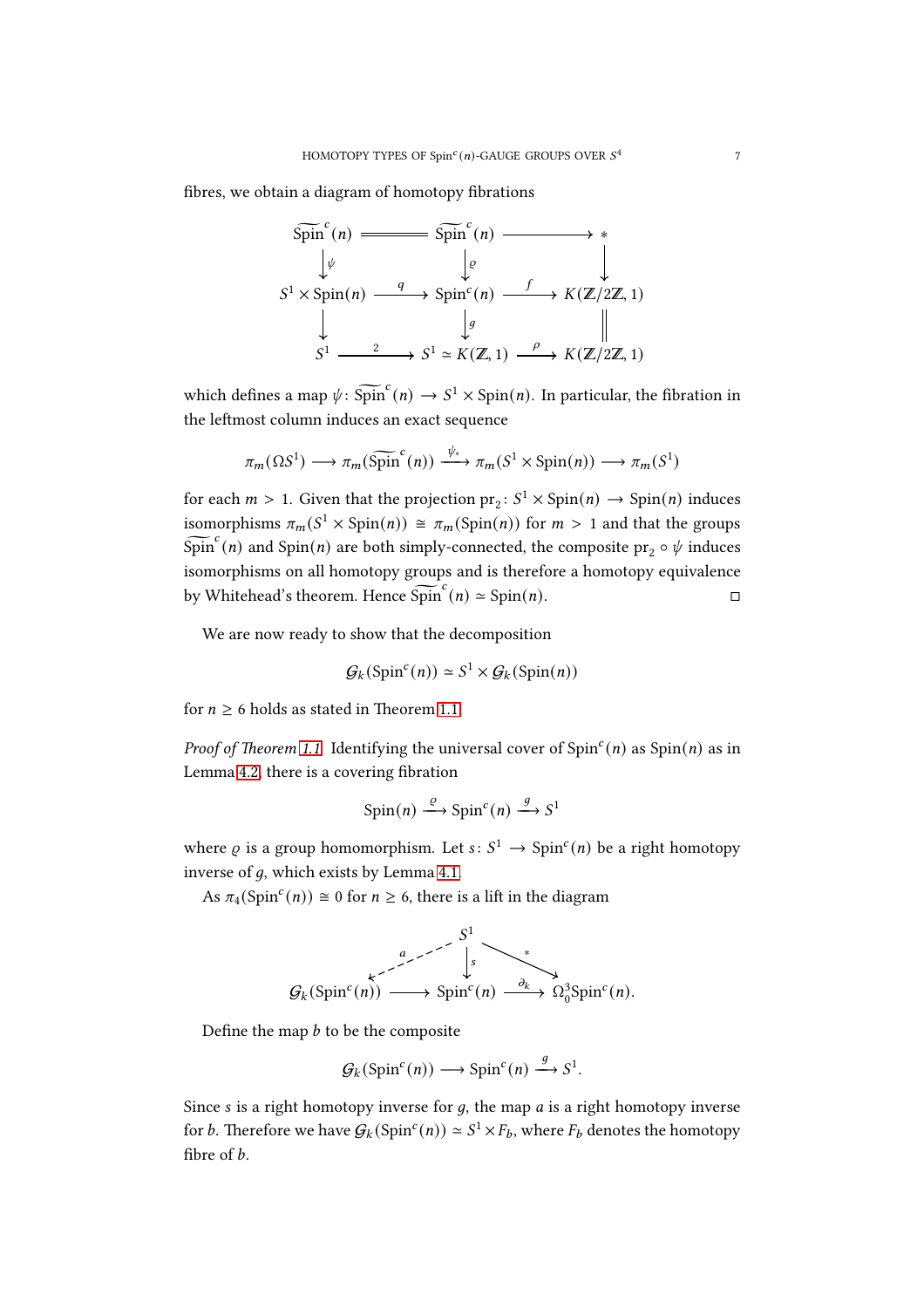As the covering map  $\varrho$ : Spin $(n) \to$  Spin<sup>c</sup> $(n)$  is a group homomorphism, it classifies to a map

$$
B\varrho: BSpin(n) \to BSpinc(n).
$$

Since  $\varrho$  induces an isomorphism in  $\pi_3$ , it respects path-components in  $\mathrm{Map}_k(S^4,-)$ and  $\text{Map}_k^*(S^4, -)$  for any  $k \in \mathbb{Z}$ . We therefore have a diagram of fibration sequences

<span id="page-7-0"></span>
$$
\cdots \longrightarrow \mathrm{Map}_{k}^{*}(S^{4}, \mathrm{BSpin}(n)) \longrightarrow \mathrm{Map}_{k}(S^{4}, \mathrm{BSpin}(n)) \longrightarrow \mathrm{BSpin}(n)
$$
\n
$$
(2) \qquad \qquad \downarrow_{(B_{\mathcal{C}})_{*}} \qquad \qquad \downarrow_{(B_{\mathcal{C}})_{*}} \qquad \qquad \downarrow_{B_{\mathcal{C}}} \qquad \qquad \downarrow_{B_{\mathcal{C}}} \qquad \qquad \downarrow_{B_{\mathcal{C}}} \qquad \qquad \downarrow_{B_{\mathcal{C}}} \qquad \qquad \downarrow_{B_{\mathcal{C}}} \qquad \qquad \downarrow_{B_{\mathcal{C}}} \qquad \qquad \downarrow_{B_{\mathcal{C}}} \qquad \qquad \downarrow_{B_{\mathcal{C}}} \qquad \qquad \downarrow_{B_{\mathcal{C}}} \qquad \qquad \downarrow_{B_{\mathcal{C}}} \qquad \qquad \downarrow_{B_{\mathcal{C}}} \qquad \qquad \downarrow_{B_{\mathcal{C}}} \qquad \qquad \downarrow_{B_{\mathcal{C}}} \qquad \qquad \downarrow_{B_{\mathcal{C}}} \qquad \qquad \downarrow_{B_{\mathcal{C}}} \qquad \qquad \downarrow_{B_{\mathcal{C}}} \qquad \qquad \downarrow_{B_{\mathcal{C}}} \qquad \qquad \downarrow_{B_{\mathcal{C}}} \qquad \qquad \downarrow_{B_{\mathcal{C}}} \qquad \qquad \downarrow_{B_{\mathcal{C}}} \qquad \qquad \downarrow_{B_{\mathcal{C}}} \qquad \qquad \downarrow_{B_{\mathcal{C}}} \qquad \qquad \downarrow_{B_{\mathcal{C}}} \qquad \qquad \downarrow_{B_{\mathcal{C}}} \qquad \qquad \downarrow_{B_{\mathcal{C}}} \qquad \qquad \downarrow_{B_{\mathcal{C}}} \qquad \qquad \downarrow_{B_{\mathcal{C}}} \qquad \qquad \downarrow_{B_{\mathcal{C}}} \qquad \qquad \downarrow_{B_{\mathcal{C}}} \qquad \qquad \downarrow_{B_{\mathcal{C}}} \qquad \qquad \downarrow_{B_{\mathcal{C}}} \qquad \qquad \downarrow_{B_{\mathcal{C}}} \qquad \qquad \downarrow_{B_{\mathcal{C}}} \qquad \qquad \downarrow_{B_{\mathcal{C}}} \qquad \qquad \downarrow_{B_{\mathcal{C}}} \qquad \qquad \downarrow_{B_{\mathcal
$$

Furthermore, observe that for all  $k \in \mathbb{Z}$  we have

$$
\pi_m(\text{Map}_k^*(S^4, \text{BSpin}(n))) \cong \pi_m(\Omega_0^3 \text{Spin}(n)) \cong \pi_{m+3}(\text{Spin}(n))
$$

and, similarly,  $\pi_m(\text{Map}_k^*(S^4, \text{BSpin}^c(n))) \cong \pi_{m+3}(\text{Spin}^c(n))$ . Since  $\varrho$  induces isomorphisms on  $\pi_m$  for  $m \geq 2$ , it follows that  $(B\varrho)_*$  induces isomorphisms

$$
\pi_m((B\varrho)_*): \pi_m(\mathrm{Map}_k^*(S^4, \mathrm{BSpin}(n))) \stackrel{\cong}{\longrightarrow} \pi_m(\mathrm{Map}_k^*(S^4, \mathrm{BSpin}^c(n)))
$$

for all  $m$  and is therefore a homotopy equivalence by Whitehead's theorem.

We can extend the fibration diagram  $(2)$  to the left as

$$
G_k(\text{Spin}(n)) \longrightarrow \text{Spin}(n) \xrightarrow{\partial'_k} \text{Map}_k^*(S^4, \text{BSpin}(n)) \longrightarrow \cdots
$$

$$
\downarrow g_k(\varrho) \qquad \qquad \downarrow \varrho \qquad \qquad \downarrow (\text{B}\varrho)_*
$$

$$
G_k(\text{Spin}^c(n)) \longrightarrow \text{Spin}^c(n) \xrightarrow{\partial_k} \text{Map}_k^*(S^4, \text{BSpin}^c(n)) \longrightarrow \cdots
$$

where  $\partial_k'$  $g'_k$  denotes the boundary map associated to  $\text{Spin}(n)$ -gauge groups over  $S^4$ .

Since (B $\rho$ )<sub>\*</sub> is a homotopy equivalence, the leftmost square is a homotopy pullback. Since we know that there is a fibration

$$
\text{Spin}(n) \xrightarrow{\varrho} \text{Spin}^c(n) \xrightarrow{g} S^1,
$$

it follows that we also have a fibration

$$
\mathcal{G}_k(\text{Spin}(n)) \xrightarrow{\mathcal{G}_k(\varrho)} \mathcal{G}_k(\text{Spin}^c(n)) \xrightarrow{b} S^1.
$$

In particular, the space  $G_k(\text{Spin}(n))$  is seen to be the homotopy fibre  $F_b$  of the map  $b: \mathcal{G}_k(\mathrm{Spin}^c(n)) \to S^1$  and hence we have

$$
\mathcal{G}_k(\text{Spin}^c(n)) \simeq S^1 \times \mathcal{G}_k(\text{Spin}(n)). \square
$$

In light of Theorem [1.1,](#page-1-1) the homotopy theory of  $Spin<sup>c</sup>(n)$ -gauge groups over  $S<sup>4</sup>$  for  $n \ge 6$  is completely determined by that of Spin(*n*)-gauge groups over  $S<sup>4</sup>$ .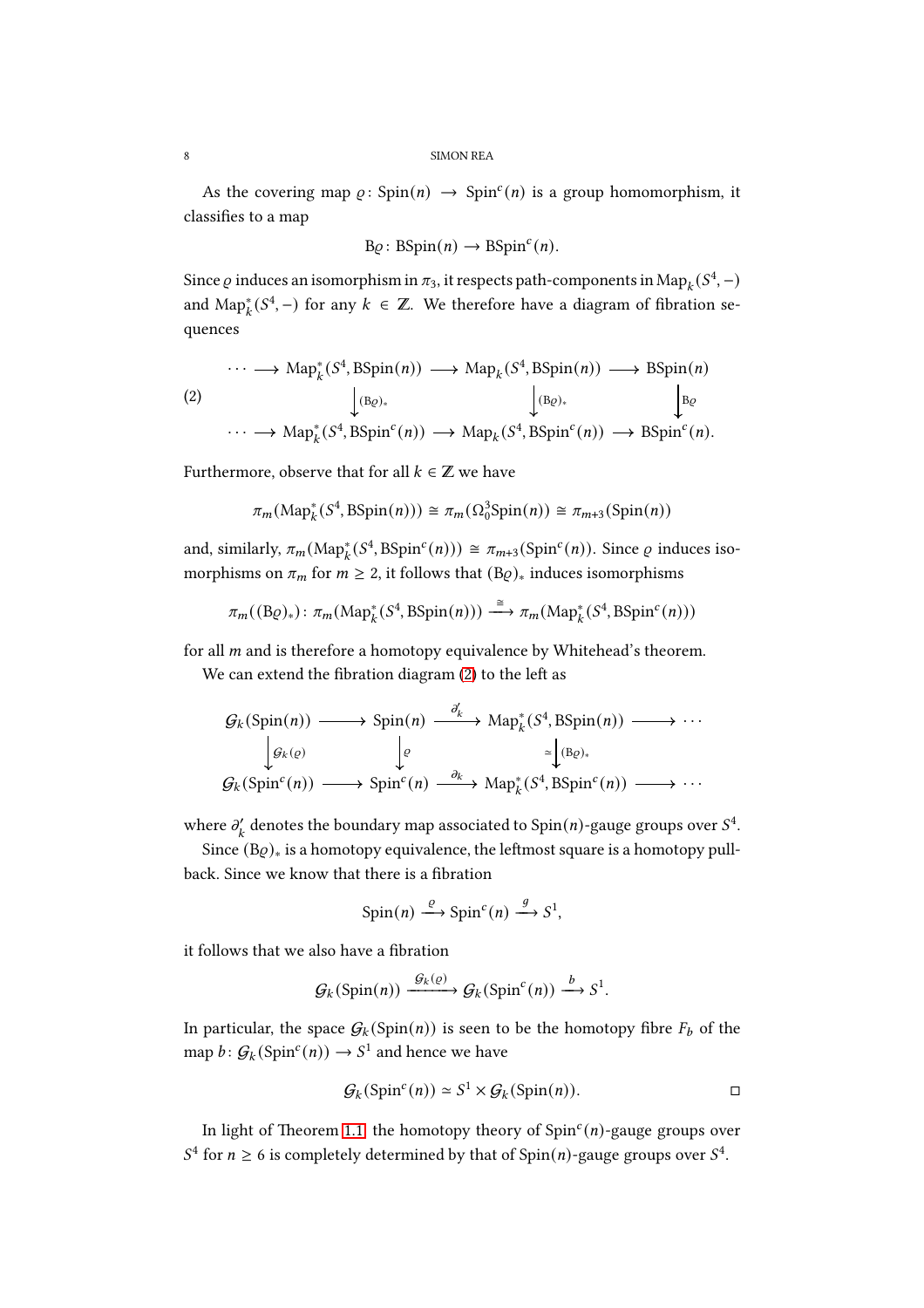Remark 4.3. By a result of Cutler [\[10\]](#page-15-6), there is a decomposition

$$
\mathcal{G}_k(\mathbf{U}(2)) \simeq S^1 \times \mathcal{G}_k(\mathbf{SU}(2))
$$

of U(2)-gauge groups over  $S<sup>4</sup>$  whenever k is even. Given that Spin<sup>c</sup>(3)  $\cong$  U(2) and Spin(3)  $\cong$  SU(2), the statement of Theorem [1.1](#page-1-1) still holds true when  $n = 2$ provided that *k* is even. Cutler also shows that  $\mathcal{G}_k(\mathrm{U}(2)) \simeq S^1 \times \mathcal{G}_k(\mathrm{PU}(2))$  for odd  $k$ , so Theorem [1.1](#page-1-1) does not hold for  $n = 2$ .

## 5.  $Spin(n)$ -GAUGE GROUPS

We now shift our focus to principal  $Spin(n)$ -bundles over  $S<sup>4</sup>$  and the classification of their gauge groups. In the interest of completeness, we recall that, for  $n \leq 6$ , the following exceptional isomorphisms hold.

| n | Spin(n)              |
|---|----------------------|
| 1 | O(1)                 |
| 2 | U(1)                 |
| 3 | SU(2)                |
| 4 | $SU(2) \times SU(2)$ |
| 5 | Sp(2)                |
| 6 | SU(4)                |

TABLE 1. The exceptional isomorphisms.

The cases  $n = 1, 2$  are trivial. Indeed, as  $\pi_3(O(1)) \cong \pi_3(U(1)) \cong 0$ , there is only one isomorphism class of  $O(1)$ - and  $U(1)$ -bundles over  $S<sup>4</sup>$  (namely, that of the trivial bundle), and hence there is only one possible homotopy type for the corresponding gauge groups. The case  $n = 3$  was studied by Kono in [\[30\]](#page-16-3). The case  $n = 4$  can be reduced to the  $n = 3$  case by [\[4,](#page-15-21) Theorem 5]. The case  $n = 5$ was studied by Theriault in [\[46\]](#page-16-5). Finally, the case  $n = 6$  was studied by Cutler and Theriault in [\[11\]](#page-15-22).

We shall now explore the  $n = 7$  case. Recall that we have a fibration sequence

$$
\mathcal{G}_k(\text{Spin}(7)) \longrightarrow \text{Spin}(7) \xrightarrow{k\partial_1} \Omega_0^3 \text{Spin}(7).
$$

<span id="page-8-0"></span>Lemma 5.1. Localised away from the prime 2, the boundary map

$$
Spin(7) \xrightarrow{\partial_1} \Omega_0^3 Spin(7)
$$

has order 21.

*Proof.* Harris [\[20\]](#page-15-23) showed that  $Spin(2m + 1) \simeq_{(p)} Sp(m)$  for odd primes p. This result was later improved by Friedlander [\[14\]](#page-15-24) to a  $p$ -local homotopy equivalence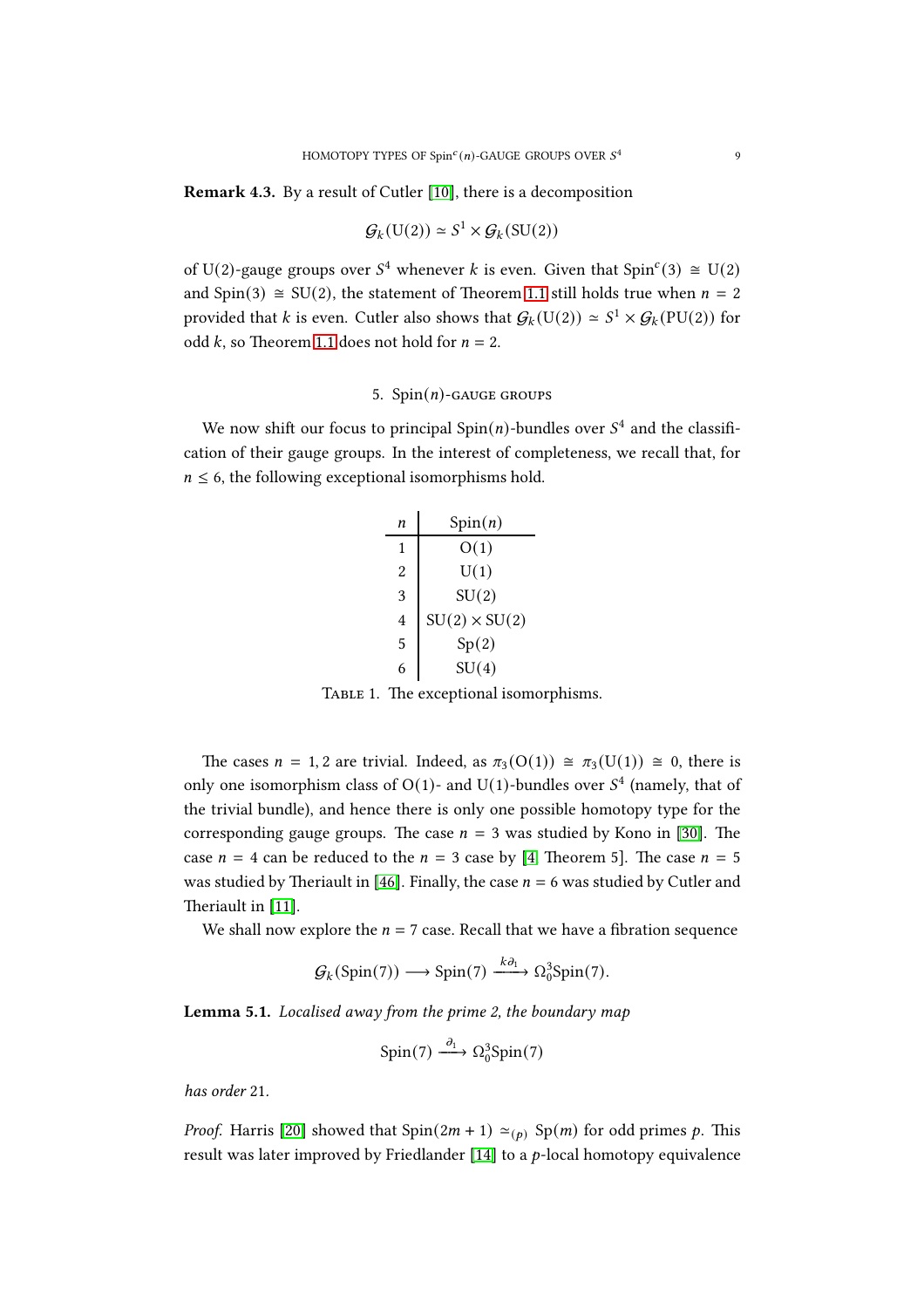of the corresponding classifying spaces. Then, in particular, localising at an odd prime  $p$ , we have a commutative diagram

$$
\text{Spin}(7) \xrightarrow{\partial_1} \Omega_0^3 \text{Spin}(7) \longrightarrow \text{Map}_1(S^4, \text{BSpin}(7)) \longrightarrow \text{BSpin}(7)
$$
\n
$$
\downarrow \simeq \qquad \qquad \downarrow \simeq \qquad \qquad \downarrow \simeq \qquad \qquad \downarrow \simeq \qquad \qquad \downarrow \simeq
$$
\n
$$
\text{Sp}(3) \xrightarrow{\partial'_1} \Omega_0^3 \text{Sp}(3) \longrightarrow \text{Map}_1(S^4, \text{BSp}(3)) \longrightarrow \text{BSp}(3)
$$

where  $\partial'_1$ : Sp(3)  $\rightarrow \Omega_0^3$ Sp(3) denotes the boundary map associated to Sp(3)-gauge groups over  $S<sup>4</sup>$  studied in [\[9\]](#page-15-5). Hence the result follows from the calculation in [\[9,](#page-15-5) Theorem 1.2] where it is shown that  $\partial'_1$  has order 21 after localising away from the prime 2.  $\Box$ 

<span id="page-9-0"></span>**Lemma 5.2.** Let  $F \to X \to Y$  be a homotopy fibration, where F is an H-space, and let  $\partial \colon \Omega Y \to F$  be the homotopy fibration connecting map. Let  $\alpha \colon A \to \Omega Y$  and  $\beta$ :  $B \rightarrow \Omega Y$  be maps such that

- (1)  $\mu \circ (\alpha \times \beta) : A \times B \to \Omega Y$  is a homotopy equivalence, where  $\mu$  is the loop multiplication on  $\Omega Y$ ;
- (2)  $\partial \circ \beta : B \to \Omega Y$  is nullhomotopic.

Then the orders of  $\partial$  and  $\partial \circ \alpha$  coincide.

*Proof.* Let  $\theta$ :  $\Omega Y \times F \to F$  denote the canonical homotopy action of the loopspace  $\Omega Y$  onto the homotopy fibre *F*, and let  $e = \mu \circ (\alpha \times \beta)$ . Consider the diagram



The left portion of the diagram commutes by the assumption that  $\partial \circ \beta \simeq *,$  while the right and bottom portions commute by properties of the canonical action  $\theta$ . Therefore

$$
\partial \simeq \partial \circ \alpha \circ \mathrm{pr}_1 \circ e^{-1},
$$

<span id="page-9-1"></span>and hence the orders of  $\partial$  and  $\partial \circ \alpha$  coincide.

Lemma 5.3. Localised at the prime 2, the order of the boundary map

$$
\text{Spin}(7) \xrightarrow{\partial_1} \Omega_0^3 \text{Spin}(7)
$$

is at most 8.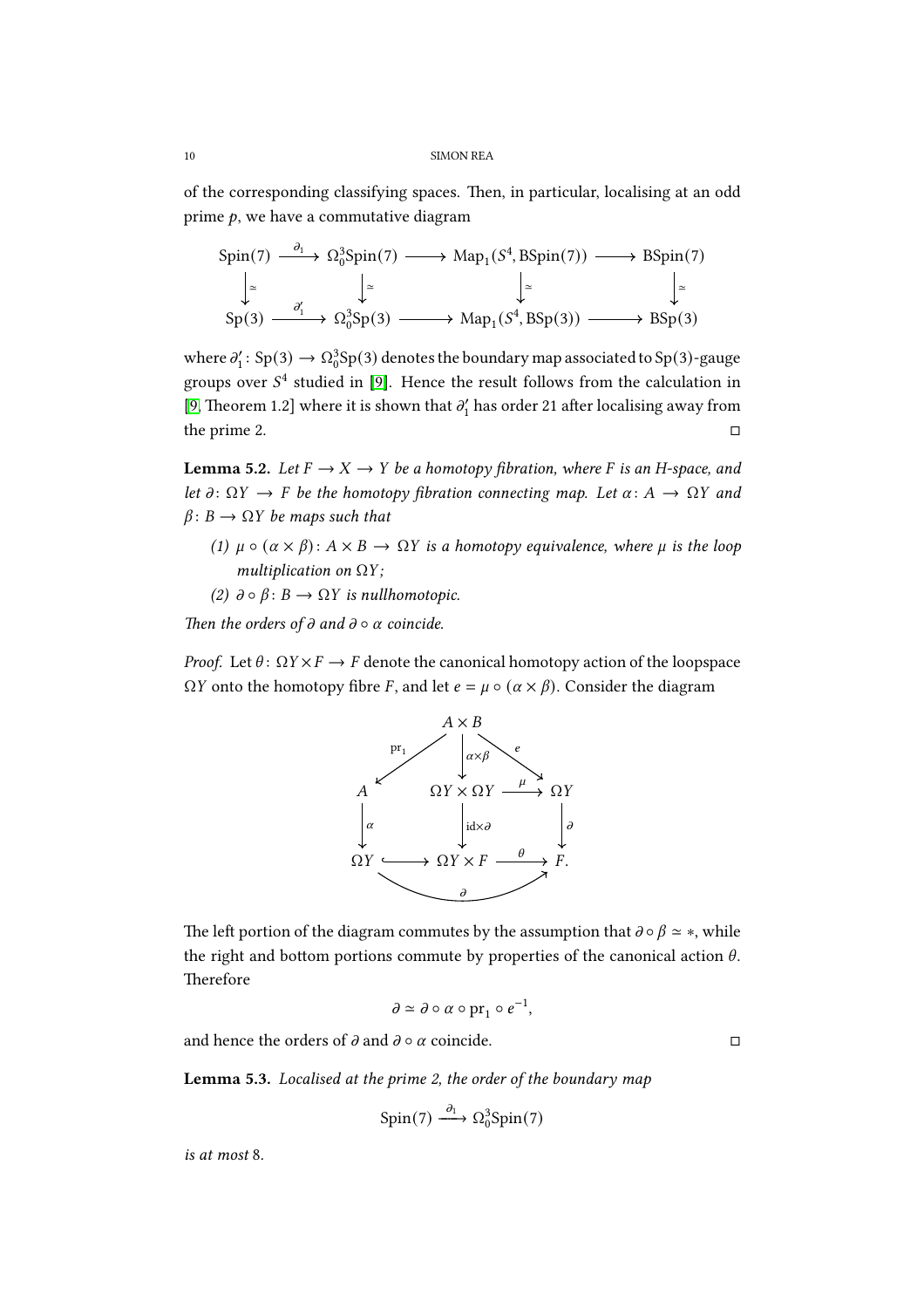*Proof.* The strategy here will be to show that  $\partial_8$  is nullhomotopic. This will suffice as we have  $\partial_8 \simeq 8\partial_1$  by Lemma [3.2.](#page-3-0)

By a result of Mimura [\[35,](#page-16-19) Proposition 9.1], the fibration

$$
G_2 \xrightarrow{\alpha} Spin(7) \longrightarrow S^7
$$

splits at the prime 2. Let  $\beta: S^7 \to \text{Spin}(7)$  denote a right homotopy inverse for  $Spin(7) \rightarrow S^7$ . Then the composite

$$
G_2 \times S^7 \xrightarrow{\alpha \times \beta} \text{Spin}(7) \times \text{Spin}(7) \xrightarrow{\mu} \text{Spin}(7)
$$

is a 2-local homotopy equivalence.

Observe that we have  $\partial_8 \circ \beta \simeq *$  since  $\pi_{10}(\text{Spin}(7)) \cong \mathbb{Z}/8\mathbb{Z}$  and  $\partial_8 \circ \beta \simeq 8\partial_1 \circ \beta$ . Therefore, by Lemma [5.2,](#page-9-0) the order of  $\partial_8$  equals the order of  $\partial_8 \circ \alpha$ . As  $\alpha$  is a group homomorphism, there is a diagram of evaluation fibrations

$$
G_2 \xrightarrow{\partial'_8} \Omega_0^3 G_2
$$
  
\n
$$
\downarrow \alpha \qquad \qquad \downarrow \Omega^3 \alpha
$$
  
\n
$$
\text{Spin}(7) \xrightarrow{\partial_8} \Omega_0^3 \text{Spin}(7).
$$

Since  $\partial_8' \simeq 8 \partial_1' \simeq *$  by [\[29,](#page-16-20) Theorem 1.1], we must have  $\partial_8 \simeq *$ .

*Proof of Theorem [1.2](#page-1-0) (a).* Lemmas [5.1](#page-8-0) and [5.3](#page-9-1) imply that  $168\partial_1 \approx *$ , so the result follows from Lemma [3.3.](#page-4-0)

<span id="page-10-0"></span>We now move on to consider Spin(8)-gauge groups.

Lemma 5.4. Localised at the prime 2 (resp. 3), the order of the boundary map

$$
Spin(8) \xrightarrow{\partial_1} \Omega_0^3 Spin(8)
$$

is at most 8 (resp. 3).

Proof. There is a fibration

$$
Spin(7) \longrightarrow Spin(8) \longrightarrow S^7
$$

which splits after localisation at any prime. Therefore, we have a homotopy equivalence Spin(8)  $\approx$  Spin(7)  $\times$  S<sup>7</sup> realised by maps  $\alpha$ : Spin(7)  $\rightarrow$  Spin(8) and  $\beta$ :  $S^7 \rightarrow$  Spin(8), where  $\alpha$  is a group homomorphism. Integrally, we have  $\pi_{10}(\text{Spin}(8)) \cong \mathbb{Z}/24\mathbb{Z} \oplus \mathbb{Z}/8\mathbb{Z}$  (see, e.g. the table in [\[36\]](#page-16-21)). Hence the same argu-ment presented in the proof of Lemma [5.3](#page-9-1) shows that  $8\partial_1 \simeq *$  and  $3\partial_1 \simeq *$  after localising at  $p = 2$  and  $p = 3$ , respectively.

<span id="page-10-1"></span>**Lemma 5.5.** Let  $p \neq 3$  be an odd prime. Then the p-primary orders of the maps  $\partial_1$ : Spin(7)  $\rightarrow \Omega_0^3$ Spin(7) and  $\partial_1$ : Spin(8)  $\rightarrow \Omega_0^3$ Spin(8) coincide.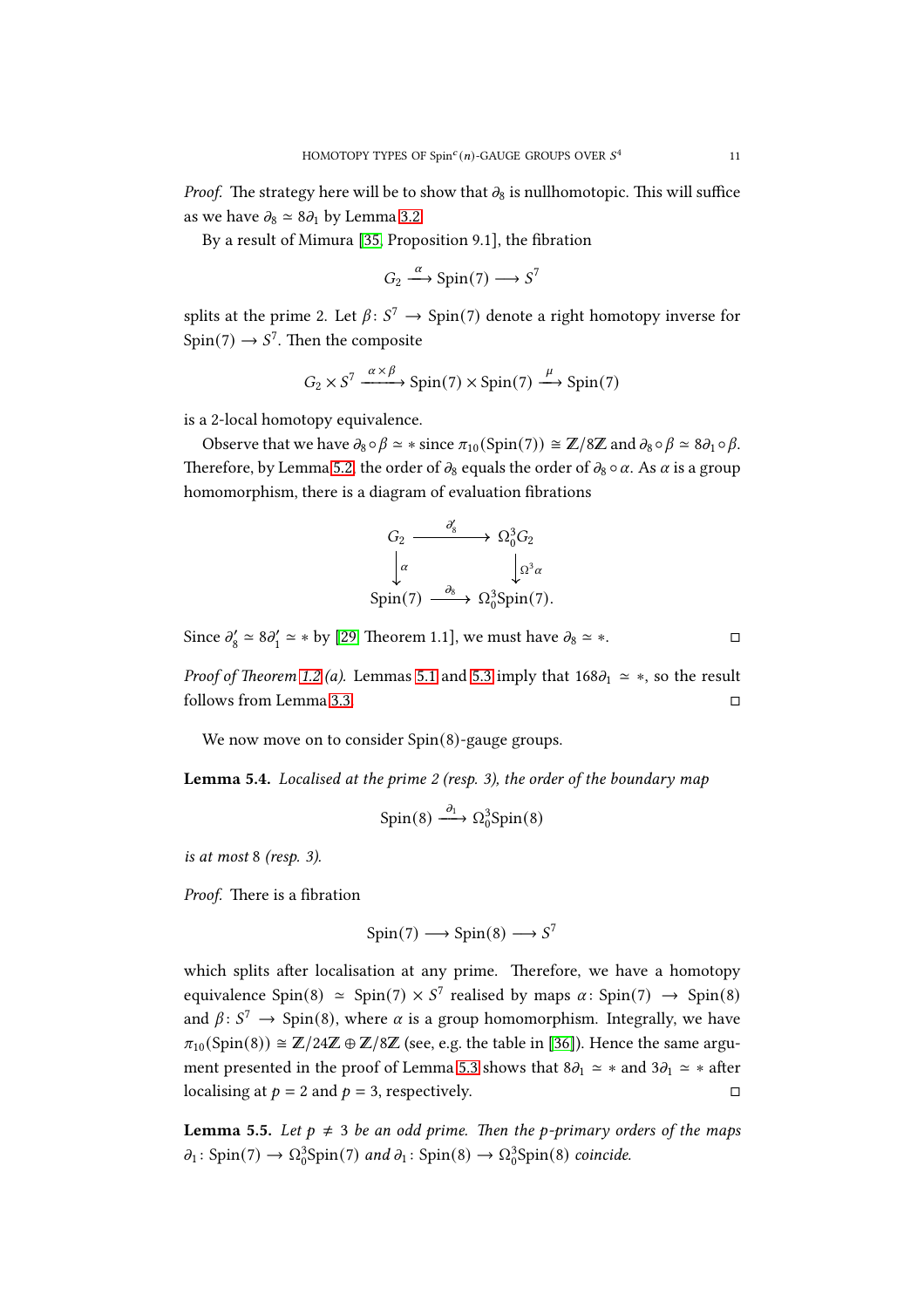*Proof.* As  $\pi_{10}(\text{Spin}(8)) \cong \mathbb{Z}/24\mathbb{Z} \oplus \mathbb{Z}/8\mathbb{Z}$ , any map  $S^7 \to \text{Spin}(8)$  is nullhomotopic after localisation at an odd prime  $p$  different from 3. Thus, decomposing Spin(8) as Spin $(7) \times S^7$  and arguing as in the proof of Lemma [5.3](#page-9-1) yields the statement.  $\Box$ 

*Proof of Theorem [1.3](#page-2-0) (a).* Lemmas [5.4](#page-10-0) and [5.5](#page-10-1) imply that  $168\partial_1 \approx *$ , so the result follows from Lemma [3.3.](#page-4-0)

6. HOMOTOPY INVARIANTS OF  $Spin(n)$ -GAUGE GROUPS

<span id="page-11-1"></span>**Lemma 6.1.** If  $G_k(\text{Spin}(7)) \simeq G_l(\text{Spin}(7))$ , then  $(21, k) = (21, l)$ .

Proof. As in the proof of Lemma [5.1,](#page-8-0) localising at an odd prime, we have an equivalence BSpin(7)  $\simeq_{(p)}$  BSp(3). We therefore have a diagram of homotopy fibrations

$$
Spin(7) \xrightarrow{\partial_k} \Omega_0^3 Spin(7) \longrightarrow B\mathcal{G}_k(Spin(7)) \longrightarrow BSpin(7)
$$
\n
$$
\downarrow \simeq \qquad \qquad \downarrow \qquad \qquad \downarrow \simeq
$$
\n
$$
Sp(3) \xrightarrow{\partial'_k} \Omega_0^3 Sp(3) \longrightarrow B\mathcal{G}_k(Sp(3)) \longrightarrow BSp(3)
$$

where  $\partial'_{k}$  $\Omega'_k$ : Sp(3)  $\to \Omega_0^3$ Sp(3) denotes the boundary map studied in [\[9\]](#page-15-5). Thus, by the five lemma, we have

$$
\pi_{11}(B\mathcal{G}_k(Spin(7))) \cong \pi_{11}(B\mathcal{G}_k(Sp(3))).
$$

Hence the result now follows from the calculations in  $[9,$  Theorem 1.1] where it is shown that, integrally,

$$
\pi_{11}(B\mathcal{G}_k(Sp(3))) \cong \mathbb{Z}/(84,k)\mathbb{Z}.
$$

In their study of the homotopy types of  $G_2$ -gauge groups over  $S^4$  in [\[29\]](#page-16-20), Kishimoto, Theriault and Tsutaya constructed a space  $C_k$  for which

$$
H^*(C_k) \cong H^*(\mathcal{G}_k(G_2))
$$

<span id="page-11-0"></span>in mod 2 cohomology in dimensions 1 through 6. The cohomology of  $C_k$  is then shown to be as follows.

Lemma 6.2 ([\[29,](#page-16-20) Lemma 8.3]). We have

- if  $(4, k) = 1$  then  $C_k \simeq S^3$ , so  $H^*(C_k) \cong H^*(S^3)$ ;
- if  $(4, k) = 2$  or  $(4, k) = 4$  then  $H^*(C_k) \cong H^*(S^3) \oplus H^*(P^5(2)) \oplus H^*(P^6(2)),$ where  $P^{n}(p)$  denotes the nth dimensional mod p Moore space;
- if  $(4, k) = 2$  then Sq<sup>2</sup> is non-trivial on the degree 4 generator in  $H^*(C_k)$ ;
- if  $(4, k) = 4$  then  $Sq^2$  is trivial on the degree 4 generator in  $H^*(C_k)$ .

<span id="page-11-2"></span>We make use of the same spaces  $C_k$  as follows.

**Lemma 6.3.** If  $G_k(\text{Spin}(7)) \simeq G_l(\text{Spin}(7))$ , then we have  $(4, k) = (4, l)$ .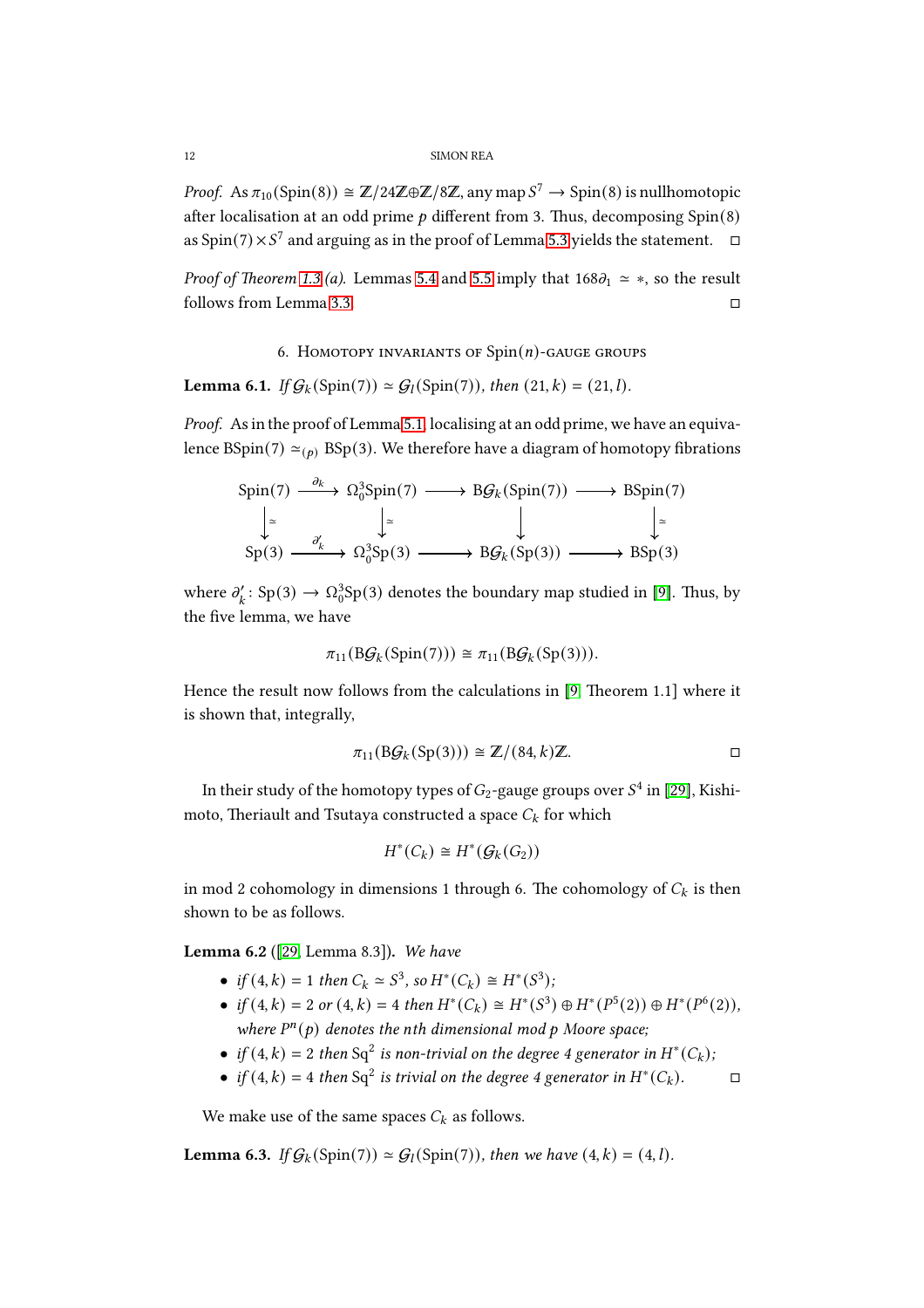Proof. As in the proof of Lemma [5.3,](#page-9-1) recall that we have a 2-local homotopy equivalence

$$
G_2 \times S^7 \xrightarrow{\alpha \times \beta} \text{Spin}(7) \times \text{Spin}(7) \xrightarrow{\mu} \text{Spin}(7).
$$

Since the map  $\alpha: G_2 \to Spin(7)$  is a homomorphism, we have a commutative diagram

$$
G_2 \xrightarrow{\partial'_1} \Omega_0^3 G_2
$$
  
\n
$$
\downarrow \alpha \qquad \qquad \downarrow \Omega^3 \alpha
$$
  
\n
$$
\text{Spin}(7) \xrightarrow{\partial_1} \Omega_0^3 \text{Spin}(7).
$$

Furthermore, as  $\pi_7(\Omega_0^3 G_2) \cong \pi_{10}(G_2) \cong 0$ , we have

$$
\pi_7(\Omega_0^3 \text{Spin}(7)) \cong \pi_7(\Omega_0^3 G_2) \oplus \pi_7(\Omega^3 S^7) \cong \pi_7(\Omega^3 S^7),
$$

and thus there is a commutative diagram

$$
S^7 \longrightarrow \Omega^3 S^7
$$
  
\n
$$
\downarrow^{\beta} \qquad \qquad \downarrow^{\Omega^3 \beta}
$$
  
\n
$$
Spin(7) \longrightarrow \Omega_0^3 Spin(7)
$$

for some  $\gamma$  representing a class in  $\pi_7(\Omega^3 S^7) \cong \pi_{10}(S^7) \cong \mathbb{Z}/8\mathbb{Z}$ .

We therefore have a commutative diagram

$$
G_2 \vee S^7 \xrightarrow{k \partial'_1 \vee k \gamma} \Omega_0^3 G_2 \times \Omega^3 S^7
$$
  
\n
$$
\downarrow \alpha \vee \beta \qquad \qquad \simeq \downarrow \Omega^3 \alpha \times \Omega^3 \beta
$$
  
\n
$$
\text{Spin}(7) \xrightarrow{k \partial_1} \Omega_0^3 \text{Spin}(7)
$$

which induces a map of fibres  $\phi \colon M \to \mathcal{G}_k(\text{Spin}(7))$ , where M denotes the homotopy fibre of the map  $k\partial'_1 \vee k\gamma$ .

Since the lowest dimensional cell in  $G_2\times S^7/(G_2\vee S^7)$  appears in dimension 10, the canonical map  $G_2 \vee S^7 \to G_2 \times S^7$  is a homotopy equivalence in dimensions less than 9. It thus follows that  $M$  is homotopy equivalent to the homotopy fibre of  $k\partial_1' \times k\gamma$  in dimensions up to 8. Since the homotopy fibre of  $k\partial_1' \times k\gamma$  is just the product  $G_k(G_2) \times F_k$ , the composite

$$
C_k \times F_k \longrightarrow \mathcal{G}_k(G_2) \times F_k \longrightarrow M \xrightarrow{\phi} \mathcal{G}_k(\text{Spin}(7))
$$

induces an isomorphism in mod-2 cohomology in dimensions 1 through 6, and therefore we have

$$
H^*(\mathcal{G}_k(\text{Spin}(7))) \cong H^*(C_k) \otimes H^*(F_k), \qquad * \leq 6.
$$

From the fibration sequence

$$
\Omega^4 S^7 \longrightarrow F_k \longrightarrow S^7
$$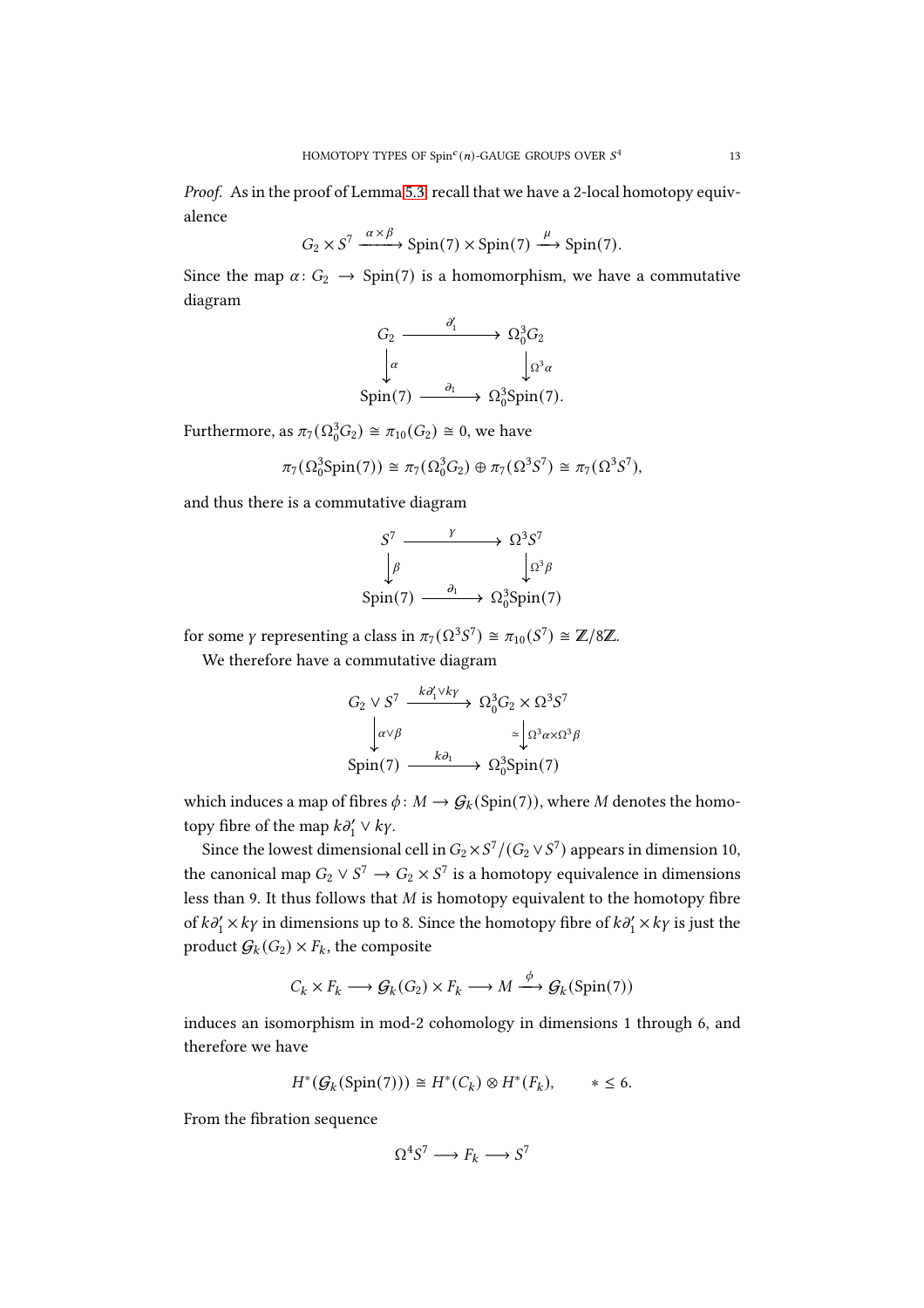we see that  $H^*(F_k) \cong H^*(\Omega^4S^7)$  in dimensions 1 through 6 for dimensional reasons, and hence we have

$$
H^*(F_k) \cong \mathbb{Z}/2\mathbb{Z}[y_3, y_6], \qquad * \leq 6,
$$

where  $|y_i| = i$ , which, in turn, yields

$$
H^*(\mathcal{G}_k(\text{Spin}(7))) \cong H^*(C_k) \otimes \mathbb{Z}/2\mathbb{Z}[y_3, y_6], \qquad * \leq 6.
$$

Since  $H^*(F_k)$  does not contribute any generators in degree 4 to  $H^*(\mathcal{G}_k(\operatorname{Spin}(7))),$ the result now follows from Lemma [6.2.](#page-11-0) Indeed, the presence of a degree 4 generator allows us to distinguish between the  $(4, k) = 1$  case and the 2|k cases, whereas the vanishing of the Steenrod square  $Sq^2$  on the degree 4 generator in  $H^*(\mathcal{G}_k(Spin(7)))$  coming from  $H^*(C_k)$  can be used to distinguish between the  $(4, k) = 2$  and  $(4, k) = 4$  cases.

<span id="page-13-0"></span>*Proof of Theorem [1.2](#page-1-0) (b).* Combine Lemmas [6.1](#page-11-1) and [6.3.](#page-11-2)

**Lemma 6.4.** If  $G_k$  (Spin(8))  $\simeq G_l$  (Spin(8)), then (4, k) = (4, l).

*Proof.* As in the proof of Lemma [5.3,](#page-9-1) the splitting of  $G_2 \to \text{Spin}(7) \to S^7$  at the prime 2 implies that there is a 2-local homotopy equivalence

$$
\mu \circ (\alpha \times \beta) : G_2 \times S^7 \longrightarrow \text{Spin}(7).
$$

Since the fibration Spin(7)  $\rightarrow$  Spin(8)  $\rightarrow$  S<sup>7</sup> also splits after localising at any prime, there is a decomposition

$$
\mu \circ ((\iota \circ \alpha) \times (\iota \circ \beta) \times \gamma) : G_2 \times S^7 \times S^7 \longrightarrow \text{Spin}(8),
$$

where  $\iota$ : Spin(7)  $\rightarrow$  Spin(8) is the inclusion homomorphism and  $\gamma$  is a homotopy inverse for the map  $Spin(8) \rightarrow S^7$ .

Since the map  $\iota \circ \alpha$  is a homomorphism, we have a commutative diagram

$$
G_2 \xrightarrow{\partial'_1} \Omega_0^3 G_2
$$
  
\n
$$
\downarrow \omega \alpha \qquad \qquad \downarrow \Omega^3(\omega \alpha)
$$
  
\nSpin(8)  $\xrightarrow{\partial_1} \Omega_0^3$ Spin(8).

Furthermore, as  $\pi_7(\Omega_0^3 G_2) \cong \pi_{10}(G_2) \cong 0$ , we have

$$
\pi_7(\Omega_0^3 \text{Spin}(8)) \cong \pi_7(\Omega^3 S^7) \oplus \pi_7(\Omega^3 S^7),
$$

and thus there are commutative diagrams

$$
S^{7} \xrightarrow{\delta} \Omega^{3} S^{7} \times \Omega^{3} S^{7} \longrightarrow S^{7} \xrightarrow{\delta'} \Omega^{3} S^{7} \times \Omega^{3} S^{7}
$$
  
\n
$$
\downarrow \iota \circ \beta \qquad \qquad \downarrow \iota \circ \beta \qquad \qquad \downarrow \gamma \qquad \qquad \downarrow \iota \qquad \qquad \downarrow \iota \circ \beta \times \Omega^{3} \gamma
$$
  
\nSpin(8)  $\xrightarrow{\partial_{1}} \Omega^{3} \text{Spin(8)} \qquad \qquad \text{Spin(8)} \xrightarrow{\partial_{1}} \Omega^{3} \text{Spin(8)}$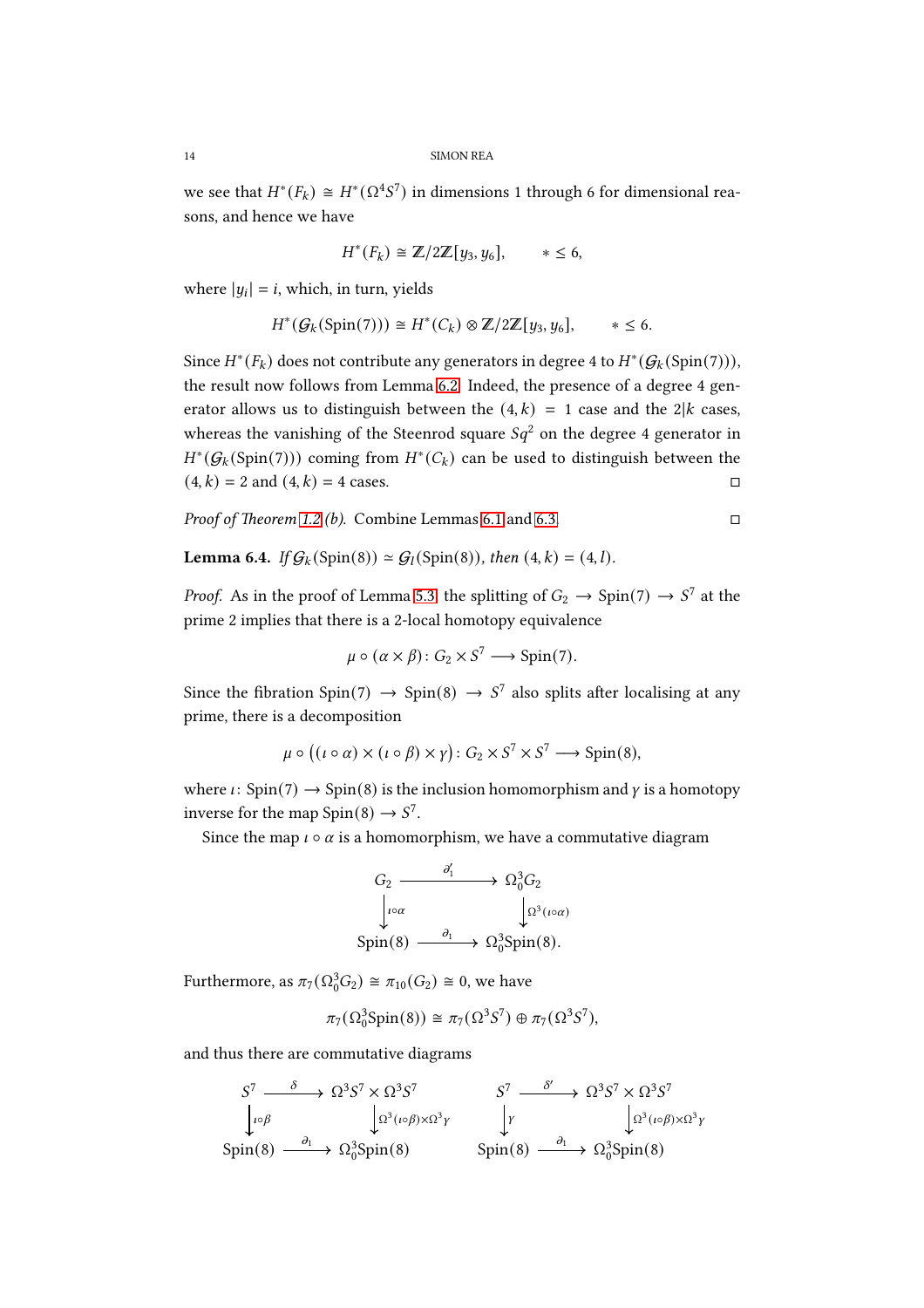for some  $\delta$ ,  $\delta'$  representing classes in  $\pi_7(\Omega^3 S^7 \times \Omega^3 S^7) \cong (\mathbb{Z}/8\mathbb{Z})^2$ . We therefore have a commutative diagram

$$
G_2 \vee (S^7 \vee S^7) \xrightarrow{k \partial_1' \vee k(\delta \vee \delta')} \Omega_0^3 G_2 \times (\Omega^3 S^7 \times \Omega^3 S^7)
$$
  
\n
$$
\downarrow \omega \vee (\iota \beta \vee \gamma)
$$
\n
$$
\longrightarrow \Omega_0^3 \Omega^2 \times (\Omega^3 \iota \beta \times \Omega^3 \gamma)
$$
  
\n
$$
\longrightarrow \Omega_0^3 \text{Spin}(8).
$$

Arguing as in the proof of Lemma [6.3,](#page-11-2) we conclude that

$$
H^*(\mathcal{G}_k(\text{Spin}(7))) \cong H^*(\mathcal{G}_k(\text{Spin}(8))), \qquad * \leq 6,
$$

<span id="page-14-0"></span>hence the statement follows from Lemma [6.2.](#page-11-0)

**Lemma 6.5.** If  $G_k(\text{Spin}(8)) \simeq G_l(\text{Spin}(8))$ , then  $(7, k) = (7, l)$ .

*Proof.* Localising at  $p = 7$ , we have

$$
Spin(8) \simeq Spin(7) \times S^7 \simeq G_2 \times S^7 \times S^7.
$$

Applying the functor  $\pi_{11}$  and noting that

$$
\pi_{10}(S^7) \cong \pi_{11}(S^7) \cong \pi_{14}(S^7) \cong 0,
$$

(see, e.g. [\[54\]](#page-17-4)) we find that the evaluation fibration

$$
\text{Spin}(8) \xrightarrow{\partial_k} \Omega_0^3 \text{Spin}(8) \longrightarrow \text{B}\mathcal{G}_k(\text{Spin}(8)) \longrightarrow \text{B}\text{Spin}(8)
$$

reduces to the exact sequence

$$
\pi_{11}(G_2) \longrightarrow \pi_{11}(\Omega_0^3 G_2) \longrightarrow \pi_{11}(B\mathcal{G}_k(\text{Spin}(8))) \longrightarrow 0.
$$

<span id="page-14-1"></span>Hence the result follows from [\[29\]](#page-16-20).  $\Box$ 

**Lemma 6.6.** If  $G_k(\text{Spin}(8)) \simeq G_l(\text{Spin}(8))$  and k and l are multiples of 3, then  $(3, k) = (3, l).$ 

*Proof.* By [\[47\]](#page-16-15) or [\[28\]](#page-16-14), when  $k$  is a multiple of 3, there is a 3-local homotopy equivalence

$$
\mathcal{G}_k(\text{Spin}(8)) \simeq S^7 \times \Omega^4 S^7 \times \mathcal{G}_k(\text{Spin}(7)).
$$

Recalling the argument in the proof of Lemma [6.1,](#page-11-1) we have

$$
\pi_{10}(\mathcal{G}_k(\text{Spin}(8))) \cong \pi_{10}(S^7) \oplus \pi_{10}(\Omega^4 S^7) \oplus \pi_{10}(\mathcal{G}_k(\text{Spin}(7)))
$$

$$
\cong \mathbb{Z}/3\mathbb{Z} \oplus \mathbb{Z}/3\mathbb{Z} \oplus \pi_{10}(\mathcal{G}_k(\text{Sp}(3)))
$$

$$
\cong (\mathbb{Z}/3\mathbb{Z})^2 \oplus \mathbb{Z}/(3,k)\mathbb{Z}.
$$

Hence, if  $G_k(Spin(8)) \simeq G_l(Spin(8))$  then  $\mathbb{Z}/(3,k)\mathbb{Z} \cong \mathbb{Z}/(3,l)\mathbb{Z}$  and thus it must be that  $(3, k) = (3, l)$ .

*Proof of Theorem [1.3](#page-2-0) (b).* Combine Lemmas [6.4,](#page-13-0) [6.5](#page-14-0) and [6.6.](#page-14-1)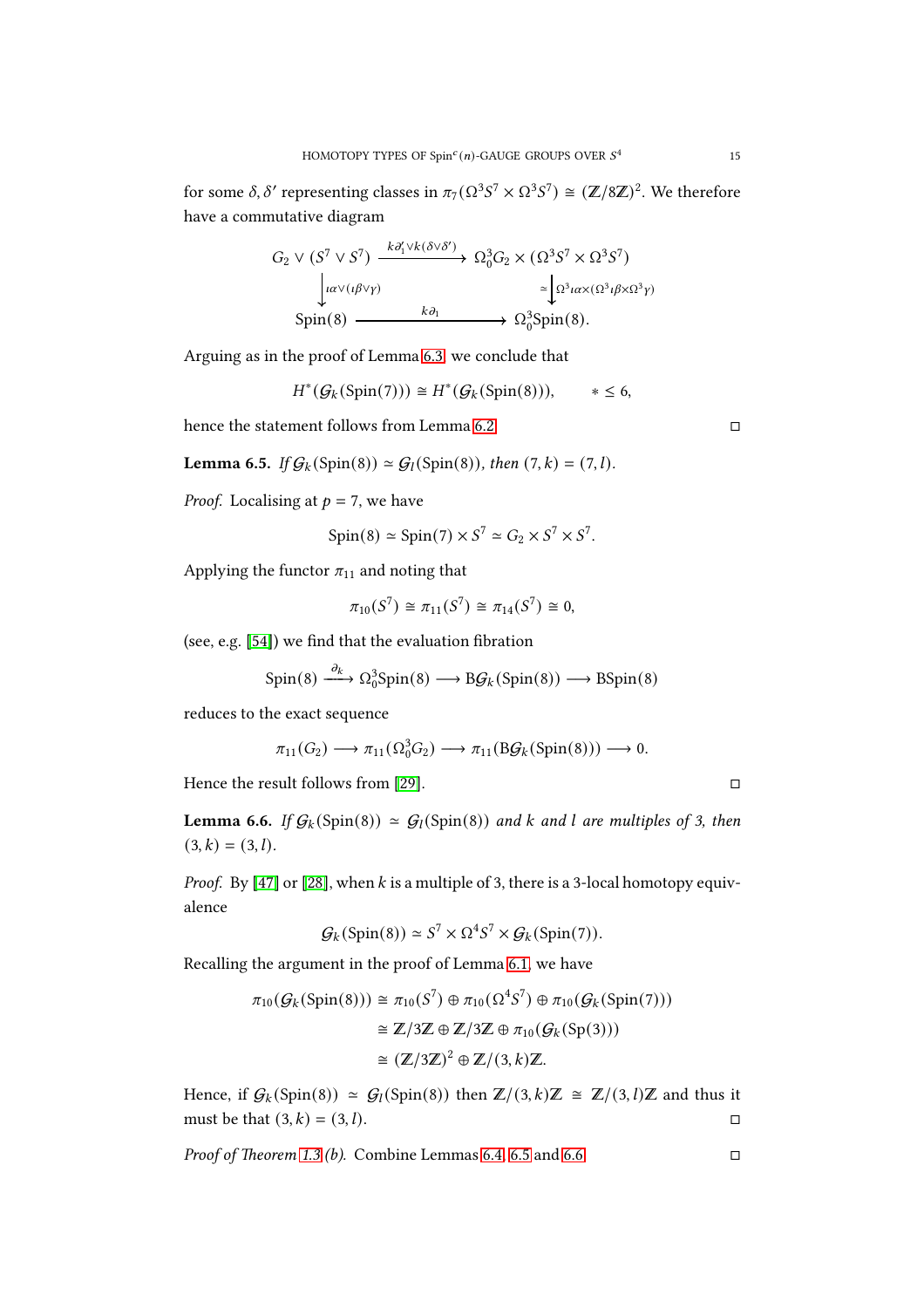### **REFERENCES**

- <span id="page-15-17"></span>[1] M. Albanese and A. Milivojević, Spin<sup>h</sup> and further generalisations of spin, J. Geom. Phys. 164 (2021), 104174.
- <span id="page-15-18"></span>[2] M. F. Atiyah and R. Bott, The Yang-Mills equations over Riemann surfaces, Philos. Trans. Roy. Soc. London Ser. A 308 (1983), no. 1505, 523–615.
- <span id="page-15-14"></span>[3] M. F. Atiyah, R. Bott, and A. Shapiro, *Clifford modules*, Topology  $3$  (1964), no. 1, 3–38.
- <span id="page-15-21"></span>[4] P. Booth, P. Heath, C. Morgan, and R. A. Piccinini, Remarks on the homotopy type of groups of gauge transformations, C. R. Math. Acad. Sci. Canada 111 (1981), no. 3, 3–6.
- <span id="page-15-15"></span>[5] R. L. Bryant and E. Sharpe, *D-branes and Spin<sup>c</sup> structures*, Phys. Let. B 450 (1999), no. 4, 353-357.
- <span id="page-15-9"></span>[6] M. H. A. Claudio and M. Spreafico, Homotopy type of gauge groups of quaternionic line bundles over spheres, Topol. Its Appl. 156 (2009), no. 3, 643–651.
- <span id="page-15-1"></span>[7] R. L. Cohen and R. J. Milgram, The homotopy type of gauge theoretic moduli spaces, Algebraic topology and its applications, 1994, pp. 15–55.
- <span id="page-15-3"></span>[8] M. C. Crabb and W. A. Sutherland, *Counting homotopy types of gauge groups*, Proc. London Math. Soc. 81 (2000), no. 3, 747–768.
- <span id="page-15-5"></span>[9] T. Cutler, The homotopy types of  $Sp(3)$ -gauge groups, Topol. Its Appl. 236 (2018), 44-58.
- <span id="page-15-6"></span>[10] \_\_\_\_, The homotopy types of U(n)-gauge groups over  $S<sup>4</sup>$  and  $\mathbb{C}P<sup>2</sup>$ , Homology Homotopy Appl. 20 (2018), no. 1, 5–36.
- <span id="page-15-22"></span>[11] T. Cutler and S. D. Theriault, The homotopy types of  $SU(4)$ -gauge groups, arXiv preprint (2019), available at <1909.04643>.
- <span id="page-15-2"></span>[12] S. K. Donaldson, An application of gauge theory to four-dimensional topology, J. Differential Geom. 18 (1983), no. 2, 279–315.
- <span id="page-15-16"></span>[13] D. S. Freed and E. Witten, Anomalies in string theory with D-branes, Asian J. Math 3 (1999), no. 4, 819–852.
- <span id="page-15-24"></span>[14] E. M. Friedlander, Exceptional isogenies and the classifying spaces of simple Lie groups, Ann. Math. 101 (1975), no. 3, 510–520.
- <span id="page-15-19"></span>[15] D. H. Gottlieb, Applications of bundle map theory, Trans. Amer. Math. Soc. 171 (1972), 23-50.
- <span id="page-15-10"></span>[16] H. Hamanaka, S. Kaji, and A. Kono, Samelson products in Sp(2), Topol. Its Appl. 155 (2008), no. 11, 1207–1212.
- <span id="page-15-4"></span>[17] H. Hamanaka and A. Kono, Unstable  $K^1$ -group and homotopy type of certain gauge groups, Proc. Roy. Soc. Edinburgh Sect. A 136 (2006), no. 1, 149–155.
- <span id="page-15-11"></span>[18]  $\_\_\_\_\$ , Homotopy type of gauge groups of SU(3)-bundles over  $S^6$ , Topology Appl. 154 (2007), no. 7, 1377–1380.
- <span id="page-15-20"></span>[19] M. Harada and A. Kono, Cohomology mod 2 of the classifying space of Spin<sup>c</sup>(n), Publ. Res. Inst. Math. Sci. 22 (1986), no. 3, 543–549.
- <span id="page-15-23"></span>[20] B. Harris, On the homotopy groups of the classical groups, Ann. Math 74 (1961), no. 2, 407–413.
- <span id="page-15-7"></span>[21] S. Hasui, D. Kishimoto, A. Kono, and T. Sato, The homotopy types of PU(3)- and PSp(2)-gauge groups, Algebr. Geom. Topol. 16 (2016), no. 3, 1813–1825.
- <span id="page-15-8"></span>[22] S. Hasui, D. Kishimoto, T. So, and S. D. Theriault, Odd primary homotopy types of the gauge groups of exceptional Lie groups, Proc. Amer. Math. Soc. 147 (2019), no. 4, 1751–1762.
- <span id="page-15-12"></span>[23] R. Huang, Homotopy of gauge groups over high-dimensional manifolds, Proc. Roy. Soc. Edinburgh Sect. A (2021), 1–27.
- <span id="page-15-13"></span>[24] , Homotopy of gauge groups over non-simply-connected five-dimensional manifolds, Sci. China Math. 64 (2021), no. 5, 1061–1092.
- <span id="page-15-0"></span>[25] D. Husemöller, Fibre bundles, 3rd ed., Graduate texts in mathematics, vol. 20, Springer-Verlag New York, 1994.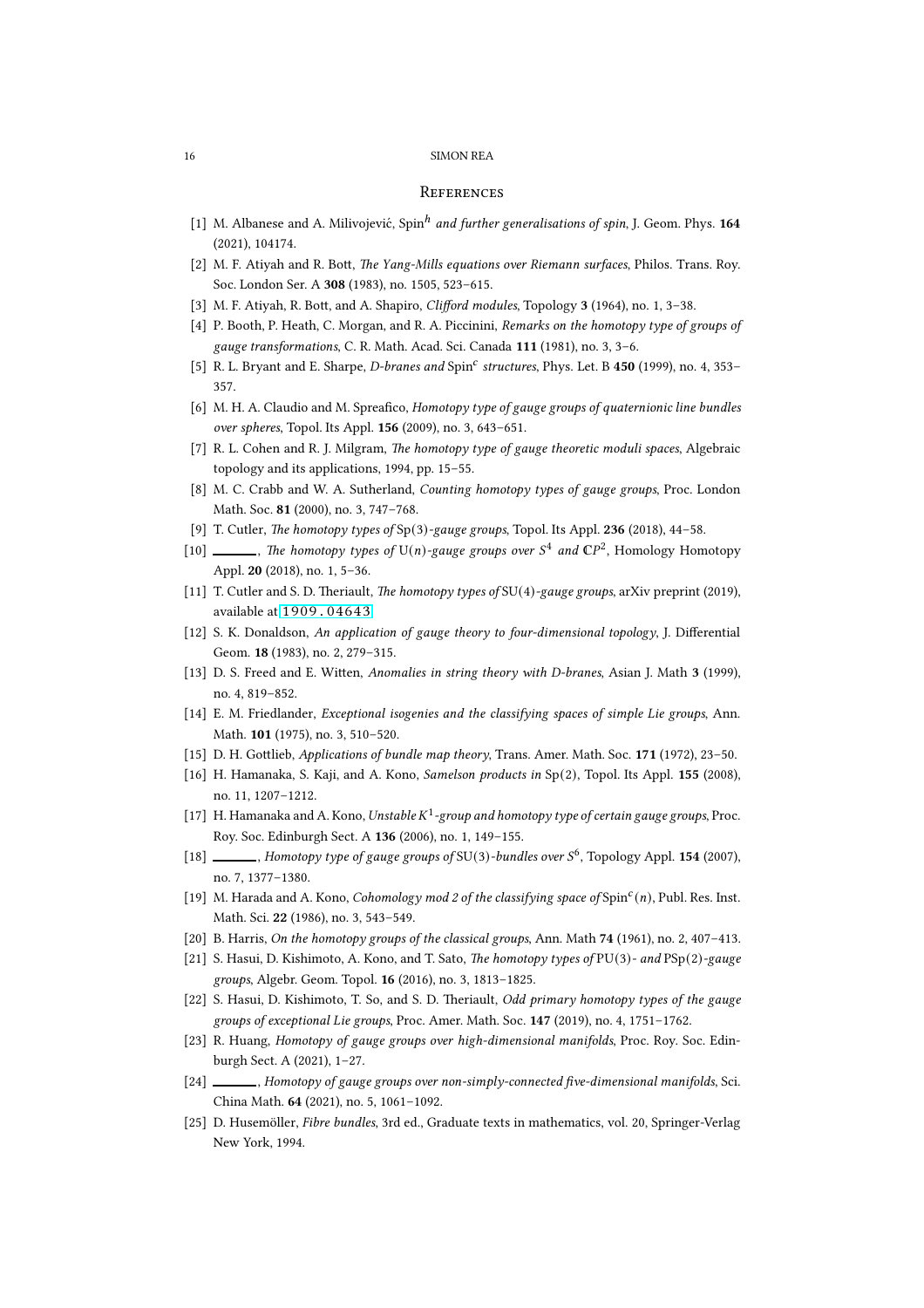- <span id="page-16-17"></span>[26] G. E. Lang Jr., The evaluation map and EHP sequences, Pacific J. Math. 44 (1973), no. 1, 201-210.
- <span id="page-16-18"></span>[27] J. Jürgen, Riemannian geometry and geometric analysis, Universitext, Springer Berlin, 2008.
- <span id="page-16-14"></span>[28] D. Kishimoto and A. Kono, Note on mod p decompositions of gauge groups, Proc. Japan Acad. Ser. A 86 (2010), no. 1, 15–17.
- <span id="page-16-20"></span>[29] D. Kishimoto, S. D. Theriault, and M. Tsutaya, The homotopy types of  $G_2$ -gauge groups, Topol. Its Appl. 228 (2017), 92–107.
- <span id="page-16-3"></span>[30] A. Kono, A note on the homotopy type of certain gauge groups, Proc. Roy. Soc. Edinburgh Sect. A 117 (1991), no. 3-4, 295–297.
- <span id="page-16-6"></span>[31] A. Kono and S. D. Theriault, The order of the commutator on  $SU(3)$  and an application to gauge groups, Bull. Belg. Math. Soc. Simon Stevin 20 (2013), no. 2, 359–370.
- [32] A. Kono and S. Tsukuda, A remark on the homotopy type of certain gauge groups, J. Math. Kyoto Univ. 36 (1996), no. 1, 115–121.
- [33] I. A. Membrillo-Solis, Homotopy types of gauge groups related to  $S^3$ -bundles over  $S^4$ , Topol. Its Appl. 255 (2019), 56–85.
- <span id="page-16-7"></span>[34] I. A. Membrillo-Solis and S. D. Theriault, The homotopy types of  $U(n)$ -gauge groups over lens spaces, Bol. Soc. Mat. Mex. 27 (2021), 40.
- <span id="page-16-19"></span>[35] M. Mimura, The homotopy groups of Lie groups of low rank, J. Math. Kyoto Univ. 6 (1967), no. 2, 131–176.
- <span id="page-16-21"></span>[36] , Homotopy theory of Lie groups, Handbook of algebraic topology, 1995, pp. 951–991.
- <span id="page-16-8"></span>[37] S. Mohammadi, The homotopy types of  $PSp(n)$ -gauge groups over  $S^{2m}$ , Topol. its Appl. 290 (2021), 107604.
- [38] S. Mohammadi and M. A. Asadi-Golmankhaneh, The homotopy types of  $SU(4)$ -gauge groups over  $S^8$ , Topology Appl. 266 (2019), 106845.
- [39]  $\_\_\_\_\$ , The homotopy types of SU(n)-gauge groups over  $S^6$ , Topol. Its Appl. 270 (2019), 106952.
- <span id="page-16-0"></span>[40] R. A. Piccinini and M. Spreafico, Conjugacy classes in gauge groups, Queen's papers in pure and applied mathematics, vol. 111, Queen's University, Kingston, 1998.
- <span id="page-16-9"></span>[41] S. Rea, Homotopy types of gauge groups of  $PU(p)$ -bundles over spheres, J. Homotopy Relat. Struct. 16 (2021), 61–74.
- <span id="page-16-13"></span>[42] H. Sati, Geometry of Spin and Spin<sup>c</sup> structures in the M-theory partition function, Rev. Math. Phys. 24 (2012), no. 3, 1250005.
- <span id="page-16-10"></span>[43] T. So, Homotopy types of gauge groups over non-simply-connected closed 4-manifolds, Glasgow Math. J. 61 (2019), no. 2, 349–371.
- <span id="page-16-11"></span>[44] , Homotopy types of  $SU(n)$ -gauge groups over non-spin 4-manifolds, J. Homotopy Relat. Struct. 14 (2019), 787–811.
- <span id="page-16-16"></span>[45] W. A. Sutherland, Function spaces related to gauge groups, Proc. Roy. Soc. Edinburgh Sect. A 121 (1992), no. 1–2, 185–190.
- <span id="page-16-5"></span>[46] S. D. Theriault, The homotopy types of  $Sp(2)$ -gauge groups, Kyoto J. Math. 50 (2010), no. 3, 591– 605.
- <span id="page-16-15"></span>[47] , Odd primary homotopy decompositions of gauge groups, Algebr. Geom. Topol. 10 (2010), no. 1, 535–564.
- <span id="page-16-1"></span>[48] , Homotopy decompositions of gauge groups over riemann surfaces and applications to moduli spaces, Int. J. Math. 22 (2011), no. 12, 1711–1719.
- <span id="page-16-12"></span>[49] , The homotopy types of SU(3)-gauge groups over simply connected 4-manifolds, Publ. Res. Inst. Math. Sci. 48 (2012), no. 3, 543–563.
- <span id="page-16-2"></span>[50] , The homotopy types of gauge groups of nonorientable surfaces and applications to moduli spaces, Illinois J. Math. 57 (2013), no. 1, 59–85.
- <span id="page-16-4"></span>[51] , The homotopy types of SU(5)-gauge groups, Osaka J. Math.  $52$  (2015), no. 1, 15–31.